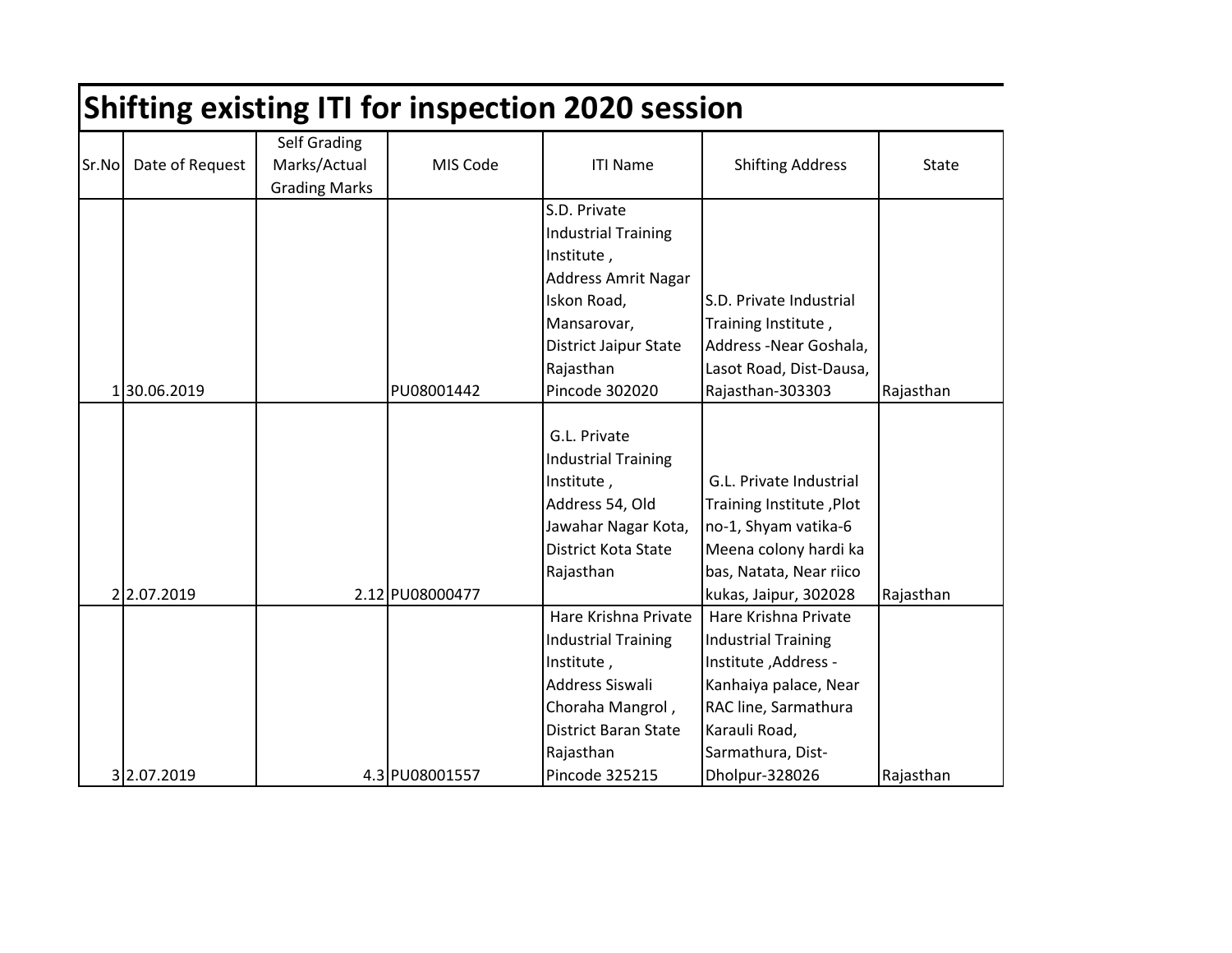|             |            | Global ITC,                 |                               |           |
|-------------|------------|-----------------------------|-------------------------------|-----------|
|             |            | Address At. Ram             |                               |           |
|             |            | Krishan Nagar               |                               |           |
|             |            | Mithapur, PO GPO            |                               |           |
|             |            | Patna,                      | Global ITC,                   |           |
|             |            | <b>District Patna State</b> | Address-Vill+post-            |           |
|             |            | <b>Bihar</b>                | Jalalpur, PS-Maranchi,        |           |
| 4 2.07.2019 | PR10000282 | Pincode 821812              | Dis-Patna, Bihar-811302 Bihar |           |
|             |            | SHRI SAI BABA PVT           |                               |           |
|             |            | ITI,                        |                               |           |
|             |            | <b>Address BAMBOR</b>       |                               |           |
|             |            | <b>GAIT JAIPUR ROAD</b>     | SHRI SAI BABA PVT ITI,        |           |
|             |            |                             | Address-Jaipur Road,          |           |
|             |            | TONK,                       |                               |           |
|             |            | <b>District Tonk State</b>  | tonk, Kaam Dhenu              |           |
|             |            | Rajasthan                   | Ccercial Ke pass jaipur       |           |
| 509.07.2019 | PU08001823 | Pincode 304001              | road, Tonk-304001             | Rajasthan |
|             |            |                             |                               |           |
|             |            |                             |                               |           |
|             |            |                             |                               |           |
|             |            |                             |                               |           |
|             |            |                             |                               |           |
|             |            |                             |                               |           |
|             |            |                             | <b>Siddharth Private</b>      |           |
|             |            | Siddharth Private           | <b>Industrial Training</b>    |           |
|             |            | <b>Industrial Training</b>  | Institute,                    |           |
|             |            | Institute,                  | Address-khasra no-655,        |           |
|             |            | Address 268, Sec.26,        | Saligrampura Scheme           |           |
|             |            | Near NRI Colony,            | Road, Bilwa, Tehsil-          |           |
|             |            | Pratap Nagar,,              | <b>Sanganer Dist-</b>         |           |
|             |            |                             |                               |           |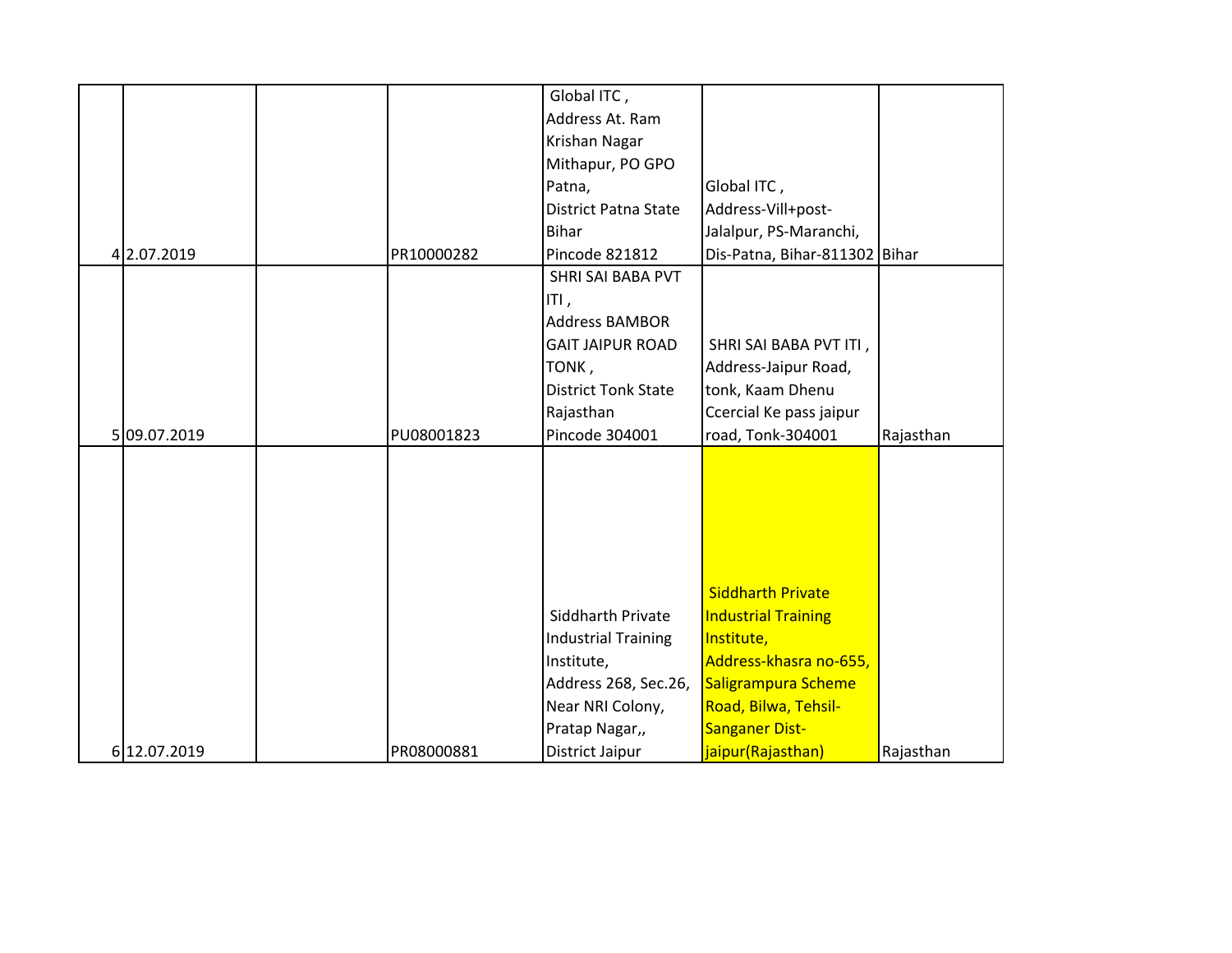|              |            | Gurupragya Private         |                                 |           |
|--------------|------------|----------------------------|---------------------------------|-----------|
|              |            | <b>Industrial Training</b> |                                 |           |
|              |            | Institute,                 |                                 |           |
|              |            | Address Nada Ki            | Gurupragya Private              |           |
|              |            | Dhani                      | <b>Industrial Training</b>      |           |
|              |            | Raghunathgarh,             | Institute,                      |           |
|              |            | District Sikar State       | Address-Madhur Vihar,           |           |
|              |            | Rajasthan                  | Saithal Mod, Dausa,             |           |
| 7 13.07.2019 | PR08000254 | Pincode 332027             | rajasthan-303303                | Rajasthan |
|              |            |                            |                                 |           |
|              |            |                            |                                 |           |
|              |            |                            |                                 |           |
|              |            |                            |                                 |           |
|              |            |                            |                                 |           |
|              |            |                            |                                 |           |
|              |            | <b>Bhadu Private</b>       |                                 |           |
|              |            | <b>Industrial Training</b> |                                 |           |
|              |            | Institute,                 |                                 |           |
|              |            | Address Ward No.19,        |                                 |           |
|              |            | Pili Banga,                | <b>Bhadu Private Industrial</b> |           |
|              |            | District                   | Training Institute,             |           |
|              |            | Hanumangarh State          | Address Ward No.6,              |           |
|              |            | Rajasthan                  | Near valmiki Chowk              |           |
| 8 24.07.2019 | PR08000162 | Pincode 335803             | Pilibangan-335803               | Rajasthan |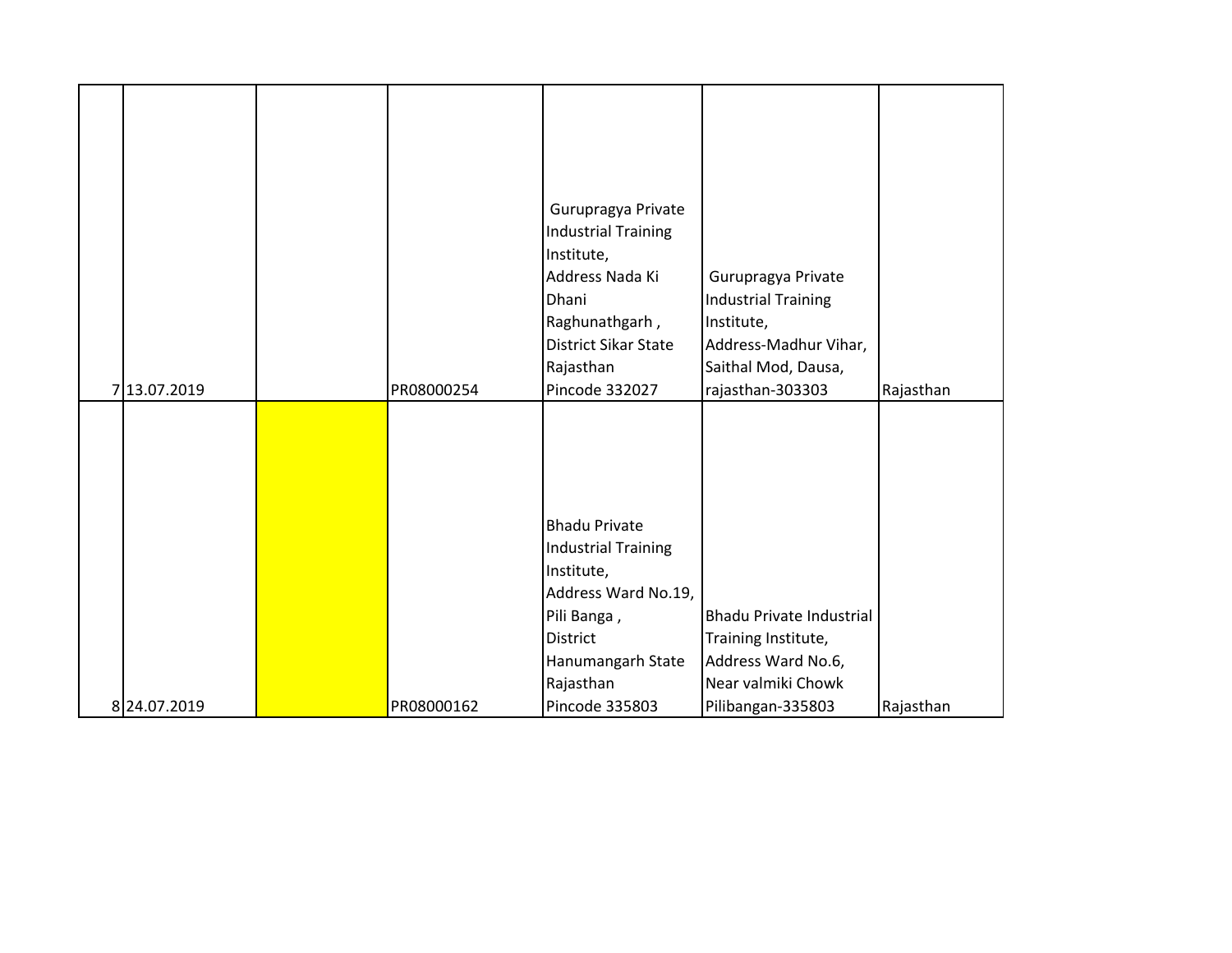|               |            | Shri Dev Private           |                            |              |
|---------------|------------|----------------------------|----------------------------|--------------|
|               |            | <b>Industrial Training</b> |                            |              |
|               |            | Institute,                 | Shri Dev Private           |              |
|               |            | Address Bharatpur          | <b>Industrial Training</b> |              |
|               |            | Road Nadbai,               | Institute,                 |              |
|               |            | <b>District Bharatpur</b>  | Addres-Halena road         |              |
|               |            | State Rajasthan            | nadbai dist-bharatpur,     |              |
| 931.07.2019   | PR08000393 | Pincode 321602             | Rajasthan-321602           | Rajasthan    |
|               |            |                            |                            |              |
|               |            |                            |                            |              |
|               |            | Dayanand Private ITI,      |                            |              |
|               |            | <b>Address MANDI</b>       |                            |              |
|               |            | CHAURAHA,                  | Dayanand Private ITI,      |              |
|               |            | MATHURA,                   | Address-hno-103-           |              |
|               |            | District Mathura           | 106, Shivpuram, koyala     |              |
|               |            | <b>State Uttar Pradesh</b> | alipur road, township,     |              |
| 10 02.08.2019 | PU09001763 | Pincode 281004             | mathura up-281006          | Uttarpradesh |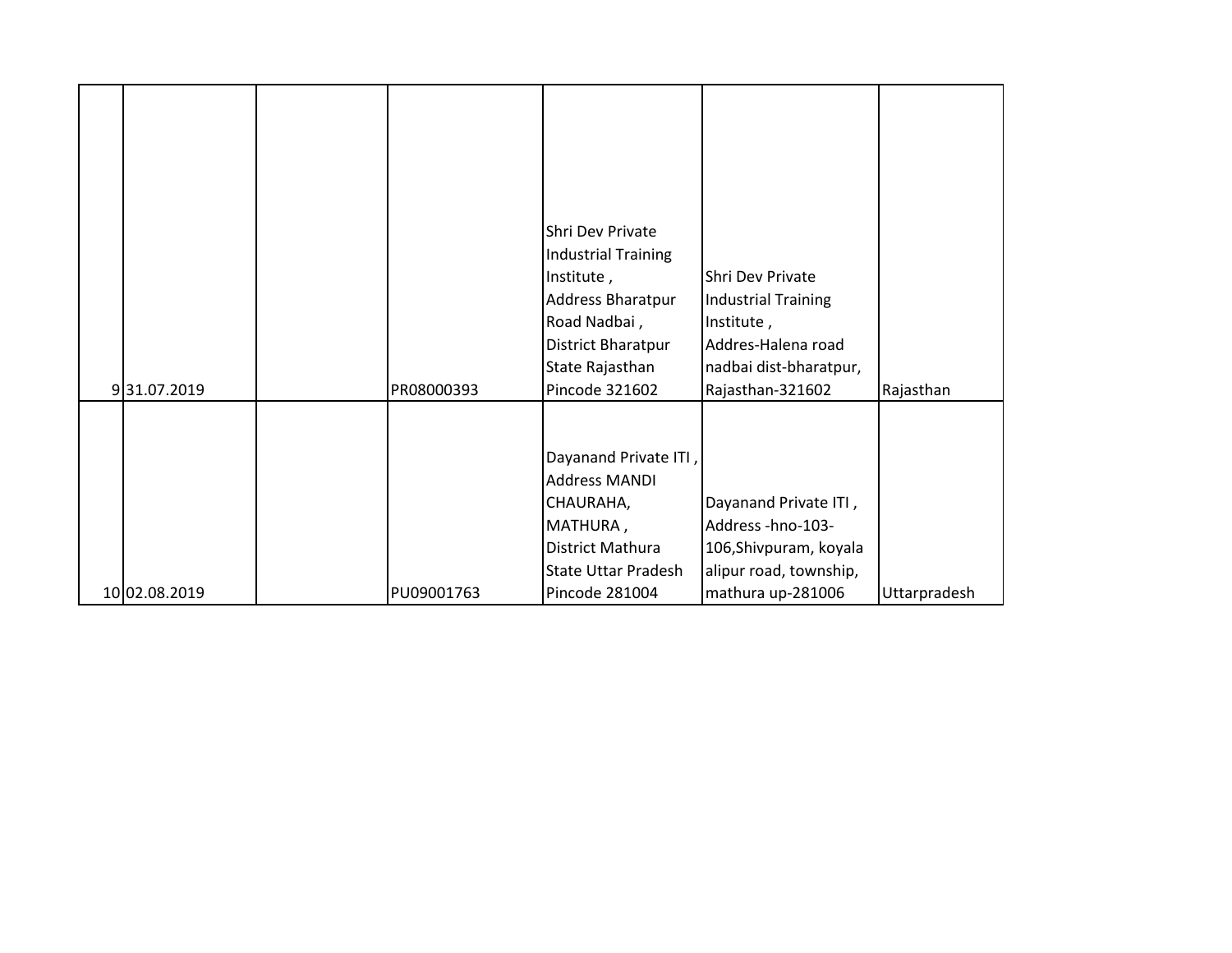|               |                 | Eminent ITC Baran,         |                        |              |
|---------------|-----------------|----------------------------|------------------------|--------------|
|               |                 | Plot no-20,                |                        |              |
|               |                 | Dayannad Colony,           |                        |              |
|               |                 | opp balaji nagar,          | Nalkha Tiraha melkheri |              |
|               |                 | Magrol by pass dist        | road Baran Rajasthan-  |              |
| 11 06.08.2019 | PR08001175      | baran-Rajasthan            | 325205                 | Rajasthan    |
|               |                 |                            |                        |              |
|               |                 |                            |                        |              |
|               |                 | Dayanand Private ITI,      |                        |              |
|               |                 | <b>Address MANDI</b>       |                        |              |
|               |                 | CHAURAHA,                  | Dayanand Private ITI,  |              |
|               |                 | MATHURA,                   | Address-Hno-103-106,   |              |
|               |                 | District Mathura           | Shivpuram, Koyala      |              |
|               |                 | <b>State Uttar Pradesh</b> | alipur Raod, Township, |              |
| 12 09.08.2019 | 3.55 PU09001763 | Pincode 281004             | Mathura UP-281006      | Uttarpradesh |
|               |                 |                            |                        |              |
|               |                 |                            |                        |              |
|               |                 | Dayanand Private ITI       |                        |              |
|               |                 | , Mandi Chauraha,          |                        |              |
|               |                 | Mathura,                   | Dayanand Private ITI,  |              |
|               |                 | <b>Address MANDI</b>       | Mandi Chauraha,        |              |
|               |                 | CHAURAHA,                  | Mathura,               |              |
|               |                 | MATHURA,                   | Address-Hno-103-106,   |              |
|               |                 | District Mathura           | Shivpuram koyala       |              |
|               |                 | <b>State Uttar Pradesh</b> | alipur Road, Township, |              |
| 13 09.08.2019 | 3.55 PU09001763 | Pincode 281004             | mathura, UP-281006     | Uttarpradesh |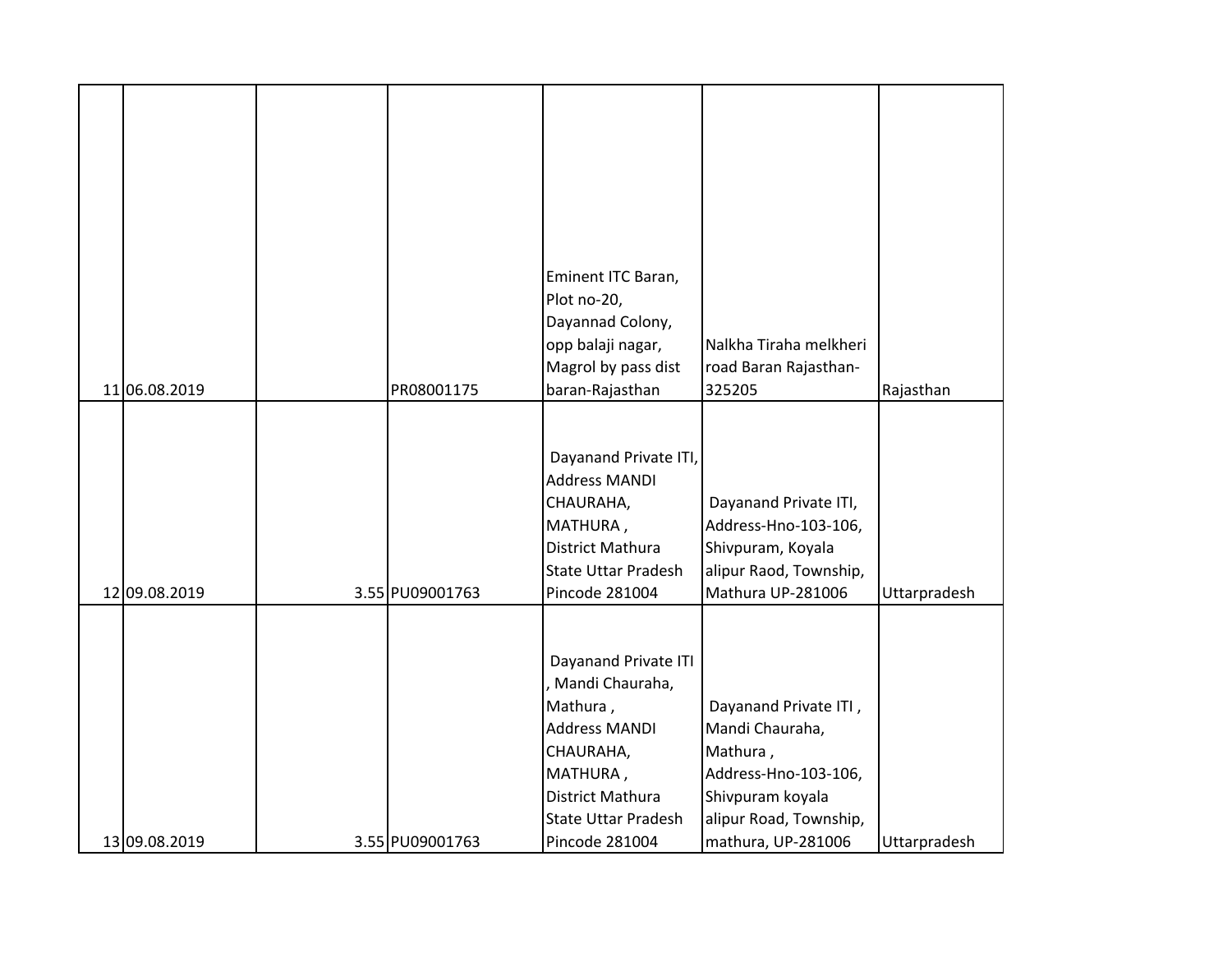|               |            | S.D. Private               |                                     |           |
|---------------|------------|----------------------------|-------------------------------------|-----------|
|               |            | <b>Industrial Training</b> |                                     |           |
|               |            | Institute,                 |                                     |           |
|               |            | Address Amrit Nagar        |                                     |           |
|               |            | Iskon Road,                | S.D. Private Industrial             |           |
|               |            | Mansarovar,                | Training Institute,                 |           |
|               |            | District Jaipur State      | Address-Bada Goan                   |           |
|               |            | Rajasthan                  | Bagichi, Lalsot road,               |           |
| 14 10.08.2019 | PU08001442 | Pincode 302020             | dist-Dausa, Raj-303303              | Rajasthan |
|               |            |                            |                                     |           |
|               |            |                            |                                     |           |
|               |            |                            |                                     |           |
|               |            |                            |                                     |           |
|               |            | Unique Private             |                                     |           |
|               |            | <b>Industrial Training</b> |                                     |           |
|               |            | Institute,                 |                                     |           |
|               |            | <b>Address Gurunanak</b>   |                                     |           |
|               |            | Colony, Behind             | Unique Private                      |           |
|               |            | Central Co-Operative       | <b>Industrial Training</b>          |           |
|               |            | Bank By Pass Road,         | Institute,                          |           |
|               |            | District Bundi State       | Address -Jaipur Road,               |           |
|               |            | Rajasthan                  | Gram Pdap. Nainwa,                  |           |
| 15 13.08.2019 | PU08001347 | Pincode 323001             | District Bundi, Rajasthan Rajasthan |           |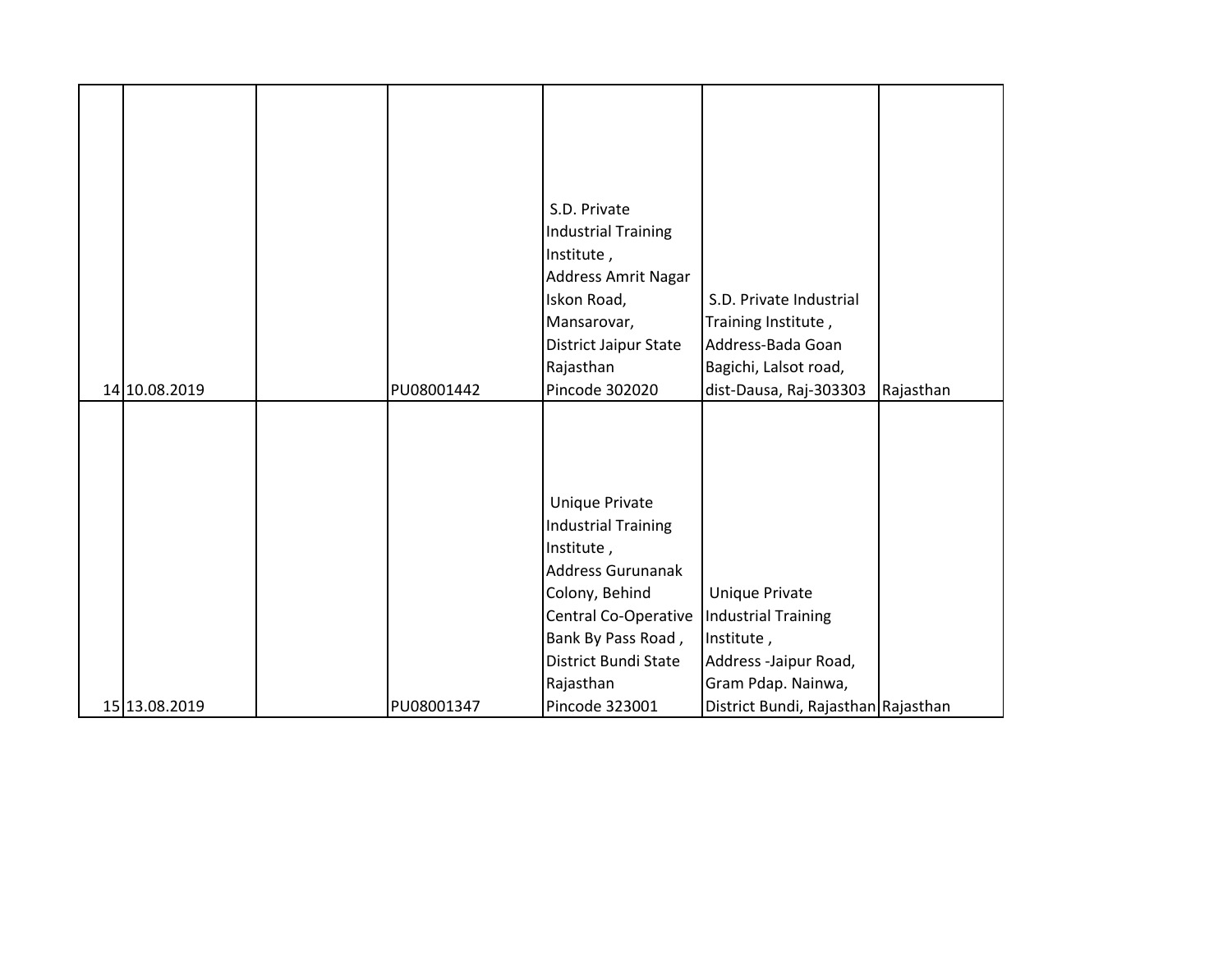|               |            | Deep Sheekha                |                            |           |
|---------------|------------|-----------------------------|----------------------------|-----------|
|               |            | Private Industrial          |                            |           |
|               |            |                             |                            |           |
|               |            | Training Institute,         |                            |           |
|               |            | Address Gudha Road          | Deep Sheekha Private       |           |
|               |            | nand Gaun Ward No-          | <b>Industrial Training</b> |           |
|               |            | 02 Bandikui Teh-            | Institute,                 |           |
|               |            | Baswa,                      | Address-Barh               |           |
|               |            | <b>District DAUSA State</b> | Bishanpura, Panditpura     |           |
|               |            | RAJASTHAN                   | Road, Bandikui Dausa,      |           |
| 16 29.08.2019 | PR08000621 | Pincode 303313              | rajasthan                  | Rajasthan |
|               |            |                             |                            |           |
|               |            |                             |                            |           |
|               |            |                             |                            |           |
|               |            |                             |                            |           |
|               |            |                             |                            |           |
|               |            | G.T. Private                |                            |           |
|               |            | <b>Industrial Training</b>  |                            |           |
|               |            | Institute,                  |                            |           |
|               |            | <b>Address Station</b>      | G.T. Private Industrial    |           |
|               |            | Road, Opp. Mandi            | Training Institute,        |           |
|               |            | Gate, Anta,                 | Address - Tikawali jagir   |           |
|               |            | <b>District BARAN State</b> | Bankdikui Thasil-Baswa     |           |
|               |            | RAJASTHAN                   | Dist-Dausa(rajasthan)-     |           |
| 17 29.08.2019 | PR08001342 | Pincode 325202              | 303313                     | Rajasthan |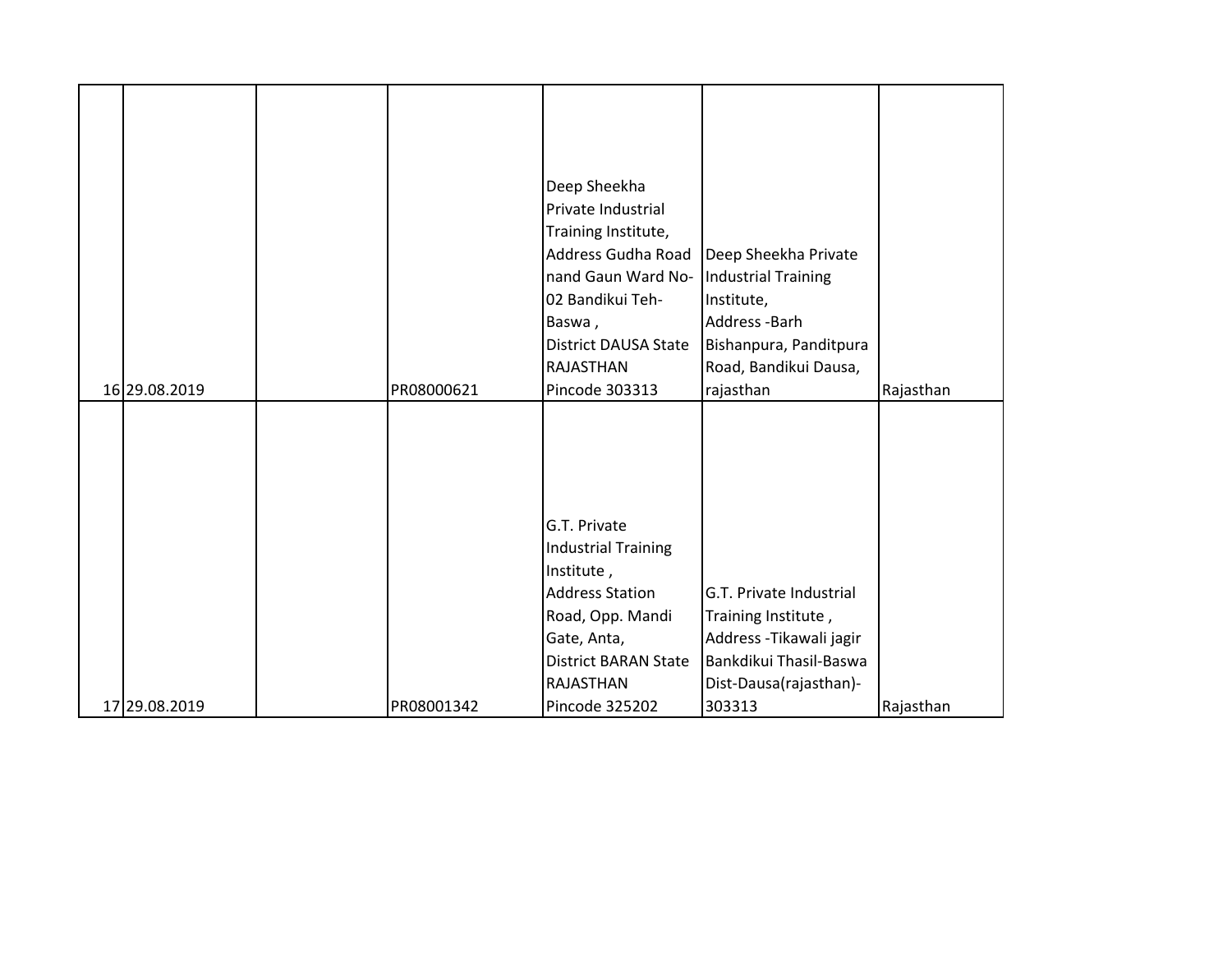|               |            | Samrat Private<br><b>Industrial Training</b><br>Institute,<br>Address Matajhor<br>Road, Teh.-Makrana,                                                                                                            | Samrat Private<br><b>Industrial Training</b><br>Institute,                                                                                                       |           |
|---------------|------------|------------------------------------------------------------------------------------------------------------------------------------------------------------------------------------------------------------------|------------------------------------------------------------------------------------------------------------------------------------------------------------------|-----------|
|               |            | <b>District NAGAUR</b>                                                                                                                                                                                           | Address - Mahuwa Dist-                                                                                                                                           |           |
|               |            | <b>State RAJASTHAN</b>                                                                                                                                                                                           | Dausa, Rajasthan-                                                                                                                                                |           |
| 18 31.08.2019 | PR08000157 | Pincode                                                                                                                                                                                                          | 321608                                                                                                                                                           | Rajasthan |
|               |            | Vedanta Private<br><b>Industrial Training</b><br>Institute,<br>Address Rakesh<br>Nagar, Ishkhawed<br>Circle, Numbahede,<br><b>District</b><br><b>CHITTORGARH State</b><br>RAJASTHAN                              | Vedanta Private<br><b>Industrial Training</b><br>Institute, Near gokul<br>filling station, gangapur<br>road, katkad, The-<br>Hindaun, Dist-Karauli               |           |
| 19 11.09.2019 | PR08000491 |                                                                                                                                                                                                                  | Rajasthan                                                                                                                                                        | Rajasthan |
|               |            | Vishvkarma Private<br><b>Industrial Training</b><br>Institute,<br>Address Khasara No.<br>14,10/1, Village<br>Abhypura, Post<br>Gandhiphali, Tehsil<br>Ladpura,<br><b>District KOTA State</b><br><b>RAJASTHAN</b> | Vishvkarma Private<br><b>Industrial Training</b><br>Institute, village-<br>Rajoriya ki dhani,<br>badabas, sikandra,<br>tehsil-Sikrai, Dist-<br>Dausa, rajasthan- |           |
| 20 11.09.2019 | PR08000320 | Pincode                                                                                                                                                                                                          | 303326                                                                                                                                                           | Rajasthan |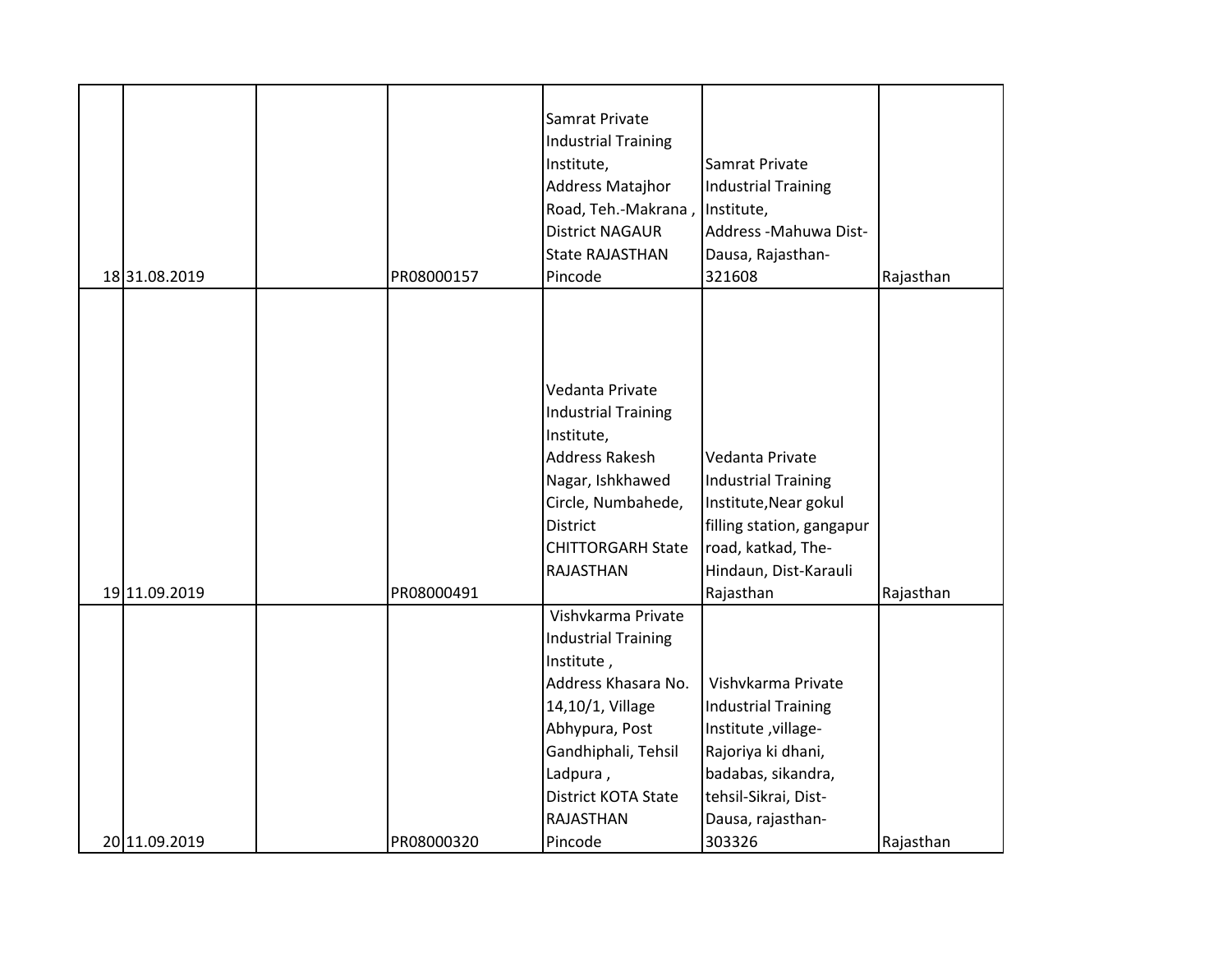|               |            | Shri Radha Kripa             |                           |           |
|---------------|------------|------------------------------|---------------------------|-----------|
|               |            | Private Industrial           |                           |           |
|               |            | Training Institute,          |                           |           |
|               |            | Address Purani               | Shri Radha Kripa          |           |
|               |            | AbadiSethi,                  | Private Industrial        |           |
|               |            | <b>District</b>              | Training Institute, Vill- |           |
|               |            | <b>CHITTORGARH State</b>     | Khijuri, The-             |           |
|               |            | RAJASTHAN                    | Hinduancity, Dist-        |           |
| 21 16.09.2019 | PR08000871 | Pincode 312001               | Karoli, Rajasthan         | Rajasthan |
|               |            |                              |                           |           |
|               |            |                              |                           |           |
|               |            |                              |                           |           |
|               |            |                              |                           |           |
|               |            |                              |                           |           |
|               |            | <b>Vipul Private</b>         |                           |           |
|               |            | <b>Industrial Training</b>   |                           |           |
|               |            | Institute,                   |                           |           |
|               |            | Address Chawand Ka           |                           |           |
|               |            | Mand, Saipura Vaya           | Vipul Private Industrial  |           |
|               |            | C.R.P.F. Lalawas,            | Training Institute,       |           |
|               |            | Teh.Jamwaramgarh,            | Address - Kavita Tower,   |           |
|               |            | <b>District JAIPUR State</b> | Vandawan dham jaipur,     |           |
|               |            | RAJASTHAN                    | Road, tunga tehsil-       |           |
| 22 19.09.2019 | PR08001599 | Pincode 302027               | Bassi, Dist-Jaipur        | Rajasthan |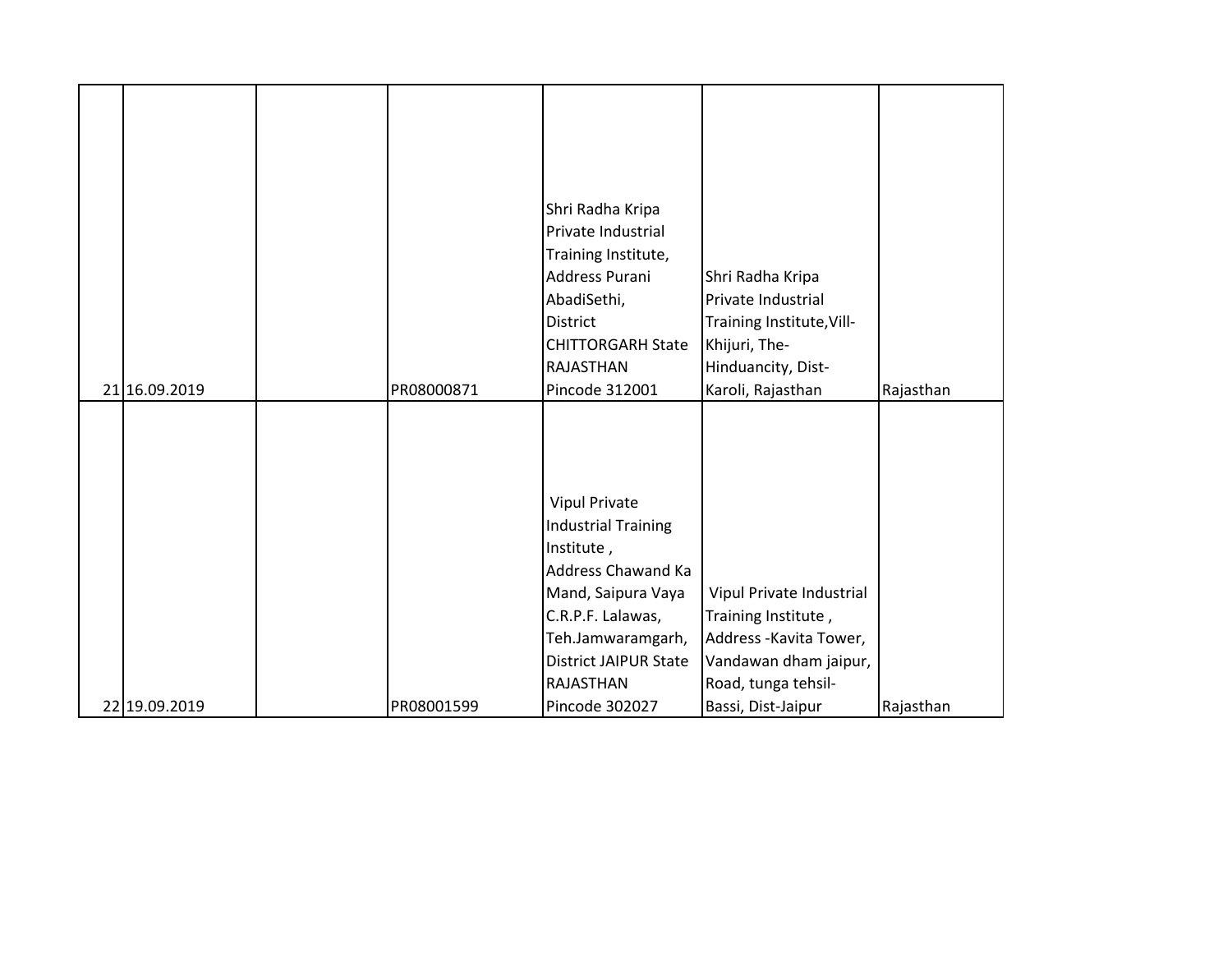|               |                 | sardar patel Private        |                         |              |
|---------------|-----------------|-----------------------------|-------------------------|--------------|
|               |                 | ITI,                        |                         |              |
|               |                 | Address vistar nagar        |                         |              |
|               |                 | bargadwa,                   |                         |              |
|               |                 | <b>District GORAKHPUR</b>   | sardar patel Private    |              |
|               |                 | <b>State UTTAR</b>          | ITI, vill-Raghunathpur, |              |
|               |                 | <b>PRADESH</b>              | Thakurpur, Gorakhpur,   |              |
| 23 22.09.2019 | 2.51 PU09900927 | Pincode 273007              | UP                      | Uttarpradesh |
|               |                 |                             |                         |              |
|               |                 |                             |                         |              |
|               |                 |                             |                         |              |
|               |                 |                             |                         |              |
|               |                 |                             |                         |              |
|               |                 |                             |                         |              |
|               |                 | <b>NEW MAA</b>              |                         |              |
|               |                 | <b>BHAGWATI PRIVATE</b>     | <b>NEW MAA BHAGWATI</b> |              |
|               |                 | ITI,                        | PRIVATE ITI,            |              |
|               |                 | <b>Address</b>              | Address-Opp. Surya      |              |
|               |                 | AYODHYANAGAR,               | mandir, Agra Road       |              |
|               |                 | <b>District DAUSA State</b> | dausa, Tehsil-Dausa,    |              |
|               |                 | <b>RAJASTHAN</b>            | Dist-Dausa, Rajasthan-  |              |
| 24 25.09.2019 | PU08001907      | Pincode 303303              | 303303                  | Rajasthan    |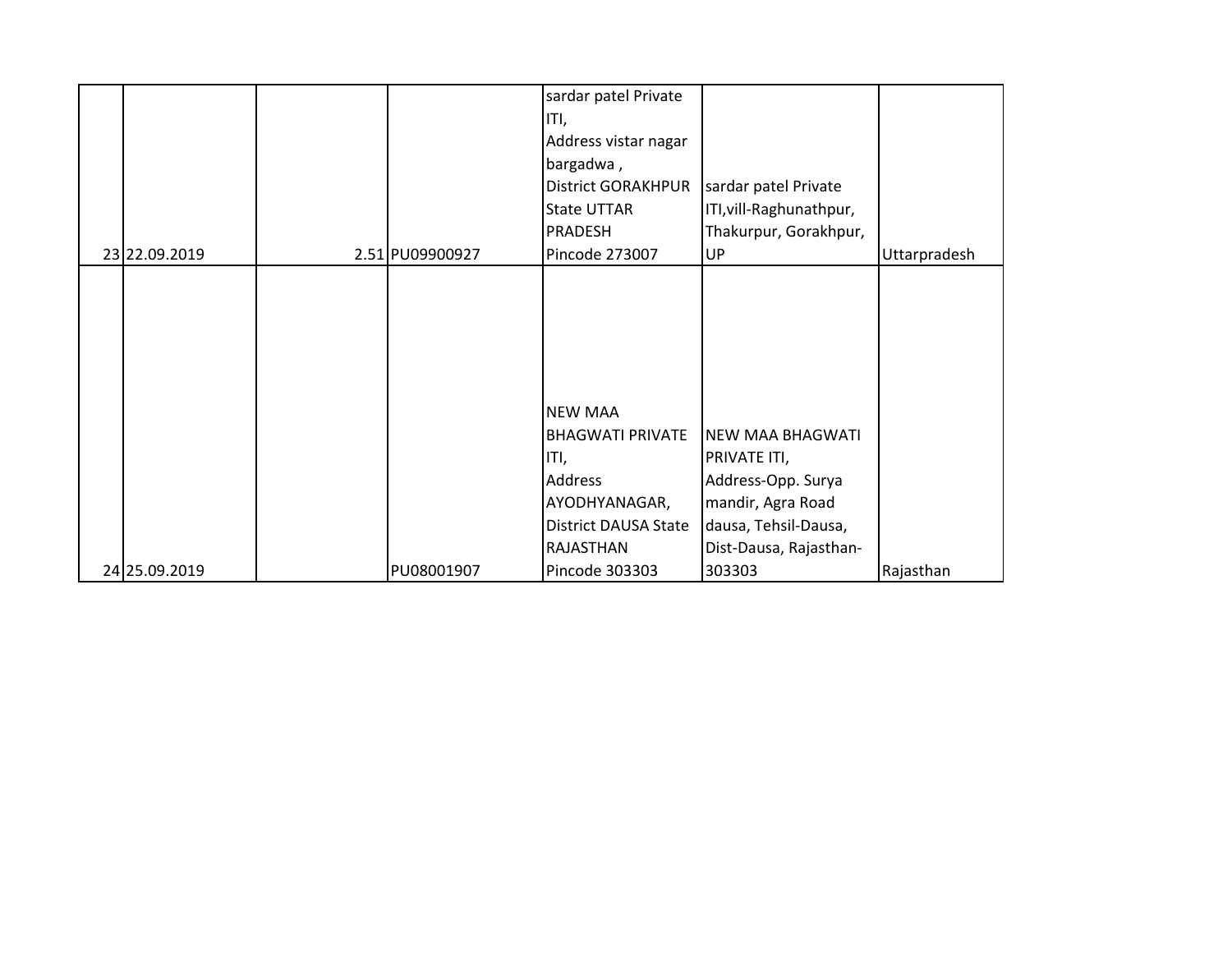|               |            | Shri Ramananda                        |                                             |               |
|---------------|------------|---------------------------------------|---------------------------------------------|---------------|
|               |            | Charaya Private                       |                                             |               |
|               |            | <b>Industrial Training</b>            | Shri Ramananda                              |               |
|               |            | Institute,                            | Charaya Private                             |               |
|               |            | Address Plot No.                      | <b>Industrial Training</b>                  |               |
|               |            | 5/240, Teh. Road,                     | Institute,                                  |               |
|               |            | Shahpura,                             | Address-Bus stand, Vill-                    |               |
|               |            | <b>District JAIPUR State</b>          | Nayan, Via-Amarsar,                         |               |
|               |            | RAJASTHAN                             | The-Shahpura, Jaipur-                       |               |
| 25 30.09.2019 | PR08000966 | Pincode 303103                        | 303601                                      | Rajasthan     |
|               |            |                                       |                                             |               |
|               |            |                                       |                                             |               |
|               |            |                                       |                                             |               |
|               |            |                                       |                                             |               |
|               |            | Ganesh Institute of                   |                                             |               |
|               |            | engineering &                         |                                             |               |
|               |            | Technology-ITC,                       |                                             |               |
|               |            |                                       | Ganesh Institute of                         |               |
|               |            | Address PLOT NO-                      |                                             |               |
|               |            | 561 & 562, EKAMRA                     | engineering &                               |               |
|               |            | VIHAR, BHUBANESWA Technology-ITC, At- |                                             |               |
|               |            | R,                                    | Jagannath Prasad, Post-                     |               |
|               |            | District KHORDHA                      | Andharua,                                   |               |
|               |            |                                       |                                             |               |
| 26 3.10.2019  | PU21000378 | <b>State ODISHA</b><br>Pincode 751015 | Bhubaneswar, Dist-<br>Khurda. Odisha-751003 | <b>Odisha</b> |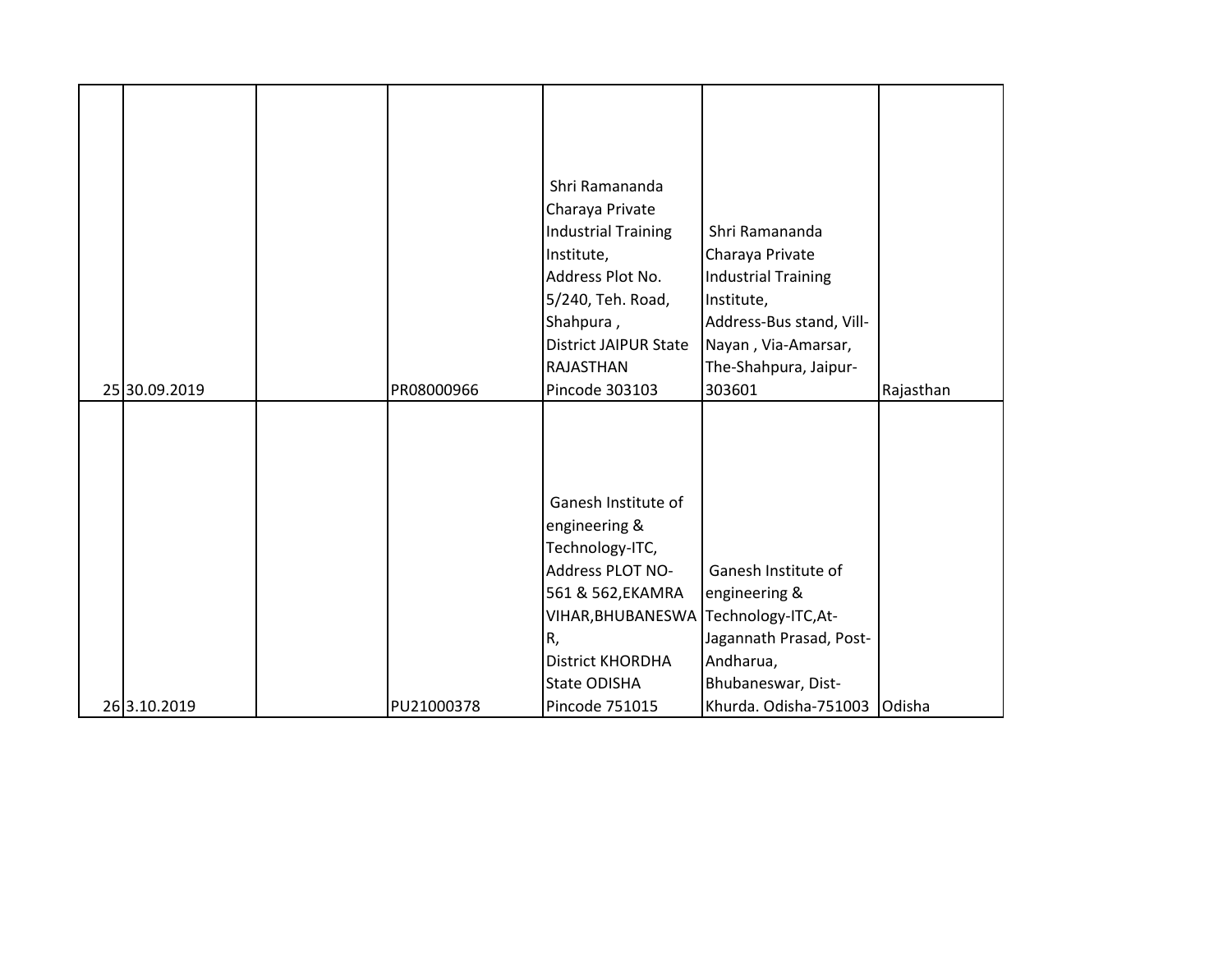|               |            | <b>Shree Sainath Private</b> |                              |           |
|---------------|------------|------------------------------|------------------------------|-----------|
|               |            | <b>Industrial Training</b>   |                              |           |
|               |            | Institute,                   |                              |           |
|               |            | Address Muni                 | <b>Shree Sainath Private</b> |           |
|               |            | Ashram Colony, Near          | Industrial Training          |           |
|               |            | Oil Mill, Tehsil Merta       | Institute,                   |           |
|               |            | Ci,                          | Address-Nawasahar            |           |
|               |            | <b>District NAGAUR</b>       | post-Nawa, Tehsil-           |           |
|               |            | <b>State RAJASTHAN</b>       | Nawa, District-Nagour,       |           |
| 27 7.10.2019  | PR08000369 | Pincode 341510               | Rajasthan                    | Rajasthan |
|               |            | Vishvkarma Private           |                              |           |
|               |            | <b>Industrial Training</b>   |                              |           |
|               |            | Institute,                   |                              |           |
|               |            | Address Khasara No.          | Vishvkarma Private           |           |
|               |            | 14,10/1, Village             | <b>Industrial Training</b>   |           |
|               |            | Abhypura, Post               | Institute,                   |           |
|               |            | Gandhiphali, Tehsil          | Address-village-rajoriya     |           |
|               |            | Ladpura,                     | ki dhani, Badabas,           |           |
|               |            | <b>District KOTA State</b>   | sikandra, Tehsil-Sikrai,     |           |
|               |            | RAJASTHAN                    | Dist-Dausa, Rajasthan-       |           |
| 28 14.10.2019 | PR08000320 |                              | 303326                       | Rajasthan |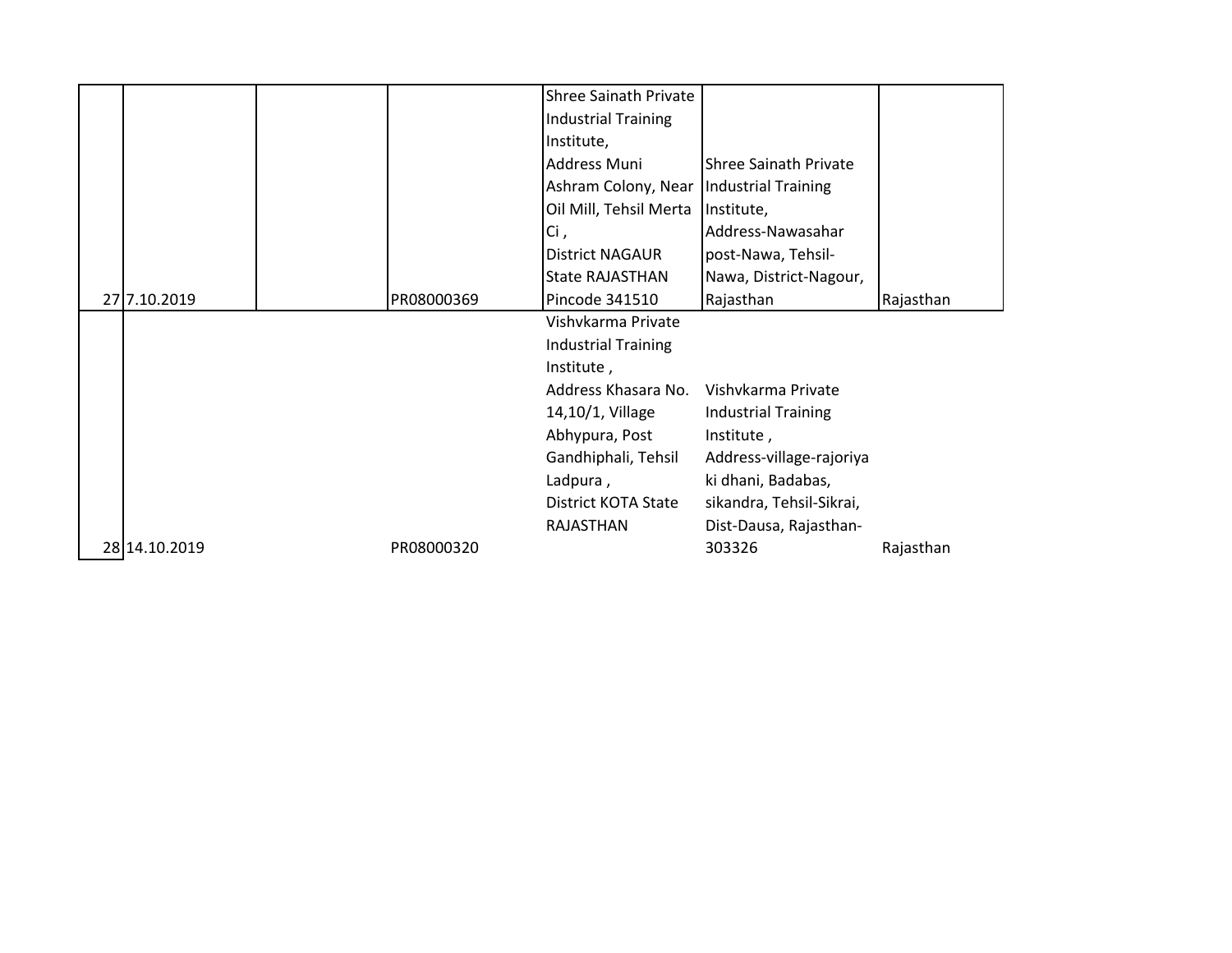|    |               |            | Gopal Private Iti,                       |                            |              |
|----|---------------|------------|------------------------------------------|----------------------------|--------------|
|    |               |            | AddressRAVINDRA                          |                            |              |
|    |               |            | NAGAR,                                   |                            |              |
|    |               |            | KUSHINAGAR,                              | <b>Gopal Private</b>       |              |
|    |               |            | <b>DistrictKUSHI</b>                     | Iti, Address-Village-      |              |
|    |               |            | NAGARStateUTTAR                          | Sughi, Post-Deoria,        |              |
|    |               |            | PRADESH                                  | Pander, District-          |              |
|    | 29 17.10.2019 | PU09001934 | Pincode274304                            | Kushinagar UP              | Uttarpradesh |
|    |               |            |                                          |                            |              |
|    |               |            | Muskan Private                           |                            |              |
|    |               |            | <b>Industrial Training</b>               |                            |              |
|    |               |            | Institute,                               | Muskan Private             |              |
|    |               |            | Address A1-A2,                           | <b>Industrial Training</b> |              |
|    |               |            | Borkhandi, Baran                         | Institute,                 |              |
|    |               |            | Road, Tehsil Ladpura,                    | Address-Vill-Mansar        |              |
|    |               |            | District KOTA State                      | Khedi, The-bassi dist-     |              |
|    |               |            | <b>RAJASTHAN</b>                         | Jaipur, Rajasthan-         |              |
| 30 | 11/4/2019     | PU08000328 | Pincode 324005                           | 303301                     | Rajasthan    |
|    |               |            | Kiran Private                            |                            |              |
|    |               |            | <b>Industrial Training</b><br>Institute, |                            |              |
|    |               |            | <b>Address Kiran</b>                     |                            |              |
|    |               |            | Nursing Home,                            |                            |              |
|    |               |            | Hatwara Road,                            | Kiran Private Industrial   |              |
|    |               |            | Shanti Nagar, Jai,                       | Training Institute, Near   |              |
|    |               |            | <b>District JAIPUR State</b>             | pani ki tanki vill toonga  |              |
|    |               |            | <b>RAJASTHAN</b>                         | the. Bassi, Jaipur-        |              |
| 31 | 11/4/2019     | PU08001389 | Pincode 302006                           | Rajasthan-303302           | Rajasthan    |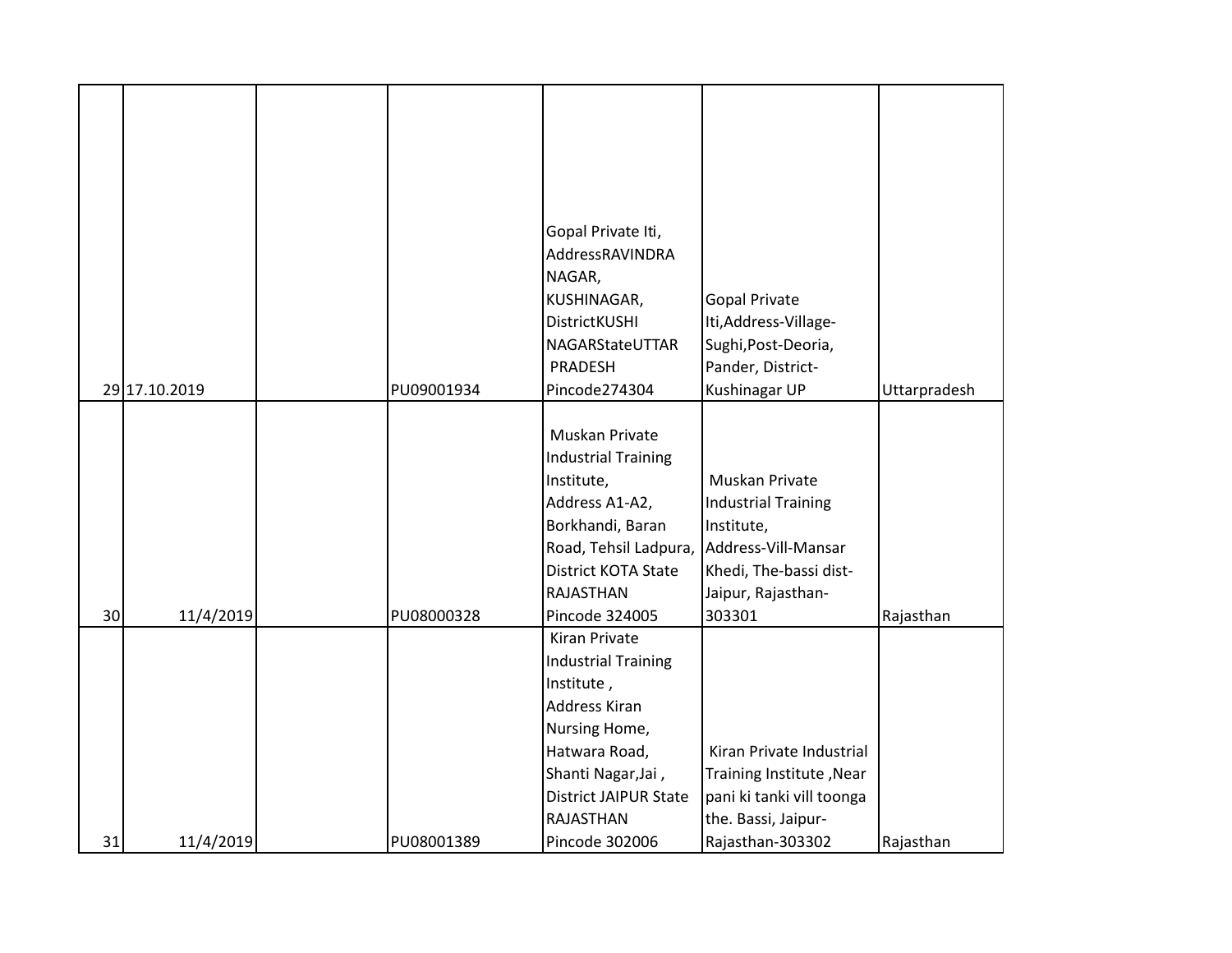|    |              |            | SVNC Private ITI,                        |                         |                |
|----|--------------|------------|------------------------------------------|-------------------------|----------------|
|    |              |            | Address House No-                        |                         |                |
|    |              |            | 123 Mohalla-Sarvati                      |                         |                |
|    |              |            | Devi Colony,                             |                         |                |
|    |              |            | Behajam,                                 | SVNC Private ITI,       |                |
|    |              |            | District LAKSHMIPUR   Address-Vill-Baida |                         |                |
|    |              |            | <b>KHERI State UTTAR</b>                 | khera post-Gola Block   |                |
|    |              |            | <b>PRADESH</b>                           | Kumbhi Dist-Lakhimpur   |                |
| 32 | 11/4/2019    | PR09900142 | Pincode 262702                           | UP                      | Uttarpradesh   |
|    |              |            | <b>Excellence Private ITI</b>            |                         |                |
|    |              |            |                                          |                         |                |
|    |              |            | Address F-102                            |                         |                |
|    |              |            | Sorabh plaza near                        |                         |                |
|    |              |            | Suruchi Hotal                            |                         |                |
|    |              |            | Golekamandir,                            |                         |                |
|    |              |            | <b>District GWALIOR</b>                  | Excellence Private ITI, |                |
|    |              |            | <b>State MADHYA</b>                      | Address-Deen Dayal      |                |
|    |              |            | <b>PRADESH</b>                           | nagar, Bhind road,      |                |
|    | 33 5.11.2019 | PU23000939 | Pincode 474005                           | Gwalior, MP             | Madhya Pradesh |
|    |              |            |                                          |                         |                |
|    |              |            | <b>KASTURBA</b>                          |                         |                |
|    |              |            | <b>HEMLATA MAHILA</b>                    |                         |                |
|    |              |            | <b>SAMAJ KALYAN</b>                      | <b>KASTURBA HEMLATA</b> |                |
|    |              |            | <b>SANSTHAN PRIVATE</b>                  | MAHILA SAMAJ            |                |
|    |              |            | ITI,                                     | <b>KALYAN SANSTHAN</b>  |                |
|    |              |            | Address AT+P.O-                          | PRIVATE ITI,            |                |
|    |              |            | KORBADHA,                                | Address-Vill+P.O-       |                |
|    |              |            | <b>District SAMASTIPUR</b>               | Mohanpur, District-     |                |
|    |              |            | <b>State BIHAR</b>                       | Samstipur, Bihar-       |                |
|    | 34 5.11.2019 | PU10001133 | <b>Pincode 848101</b>                    | 848101                  | <b>Bihar</b>   |

In case of dispute/ITI name not appered in the list, mail with proof may be  **(tcsection2019@gmail.com) latest by 15th November,2019 by 3.P.M**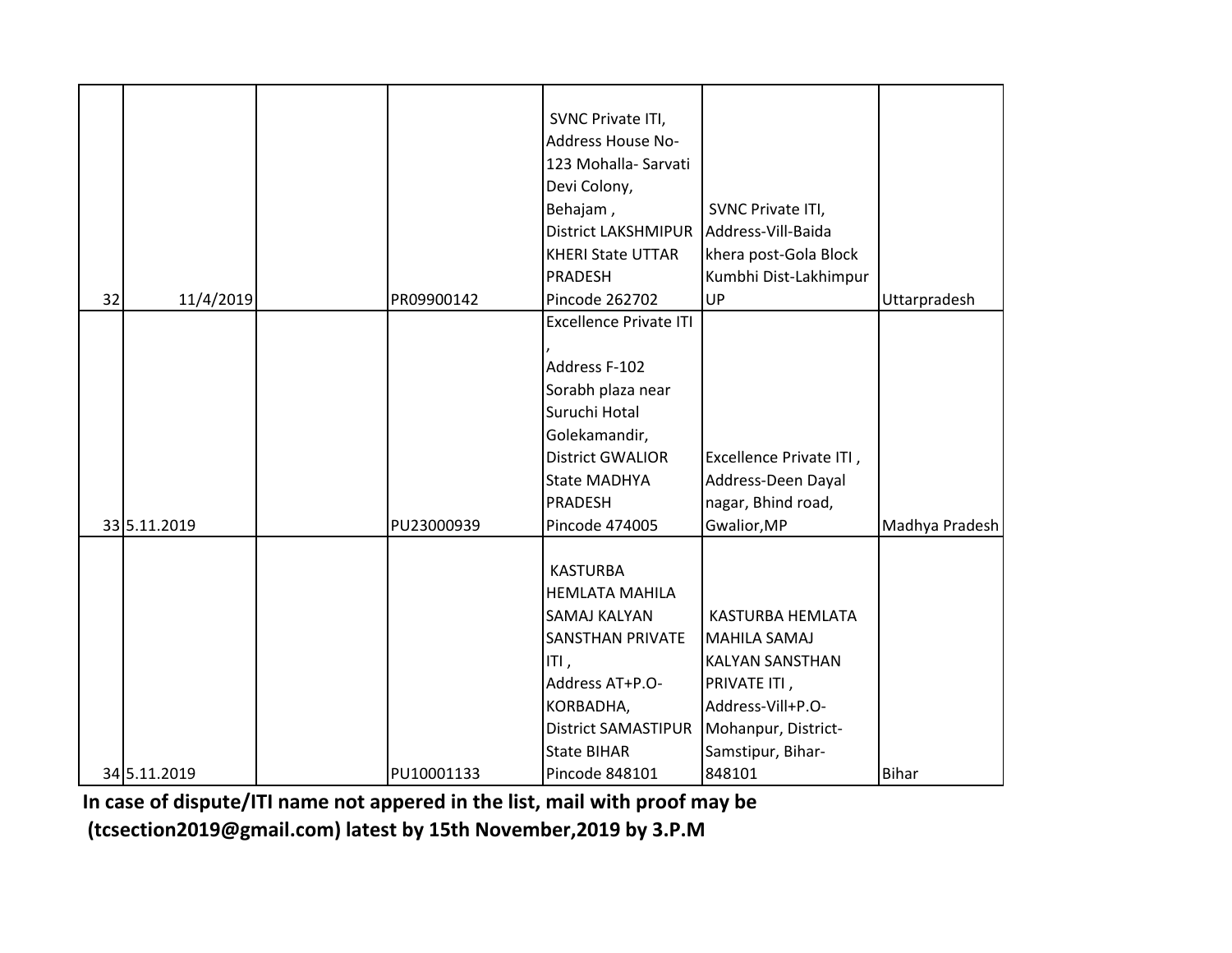| Mobile no          | Email id                          | Addition<br>of trade | Units | <b>SCIR</b><br>letter<br>dated | Officer<br>Nominate<br>$\mathsf{d}$ | Inspected<br>lon | Inspection<br>Remarks |
|--------------------|-----------------------------------|----------------------|-------|--------------------------------|-------------------------------------|------------------|-----------------------|
|                    |                                   |                      |       |                                |                                     |                  |                       |
|                    |                                   |                      |       |                                |                                     |                  |                       |
|                    |                                   |                      |       |                                |                                     |                  |                       |
|                    | 9828747873 sdprivateiti@gmail.com |                      |       |                                |                                     |                  |                       |
|                    |                                   |                      |       |                                |                                     |                  |                       |
|                    |                                   |                      |       |                                |                                     |                  |                       |
|                    |                                   |                      |       |                                |                                     |                  |                       |
|                    | shreemarutiss@gmail.co            |                      |       |                                |                                     |                  |                       |
| 9414249484 m       |                                   |                      |       |                                |                                     |                  |                       |
|                    |                                   |                      |       |                                |                                     |                  |                       |
|                    |                                   |                      |       |                                |                                     |                  |                       |
| 8432610784   I.com | harekrishanapvtiti@gmai           |                      |       |                                |                                     |                  |                       |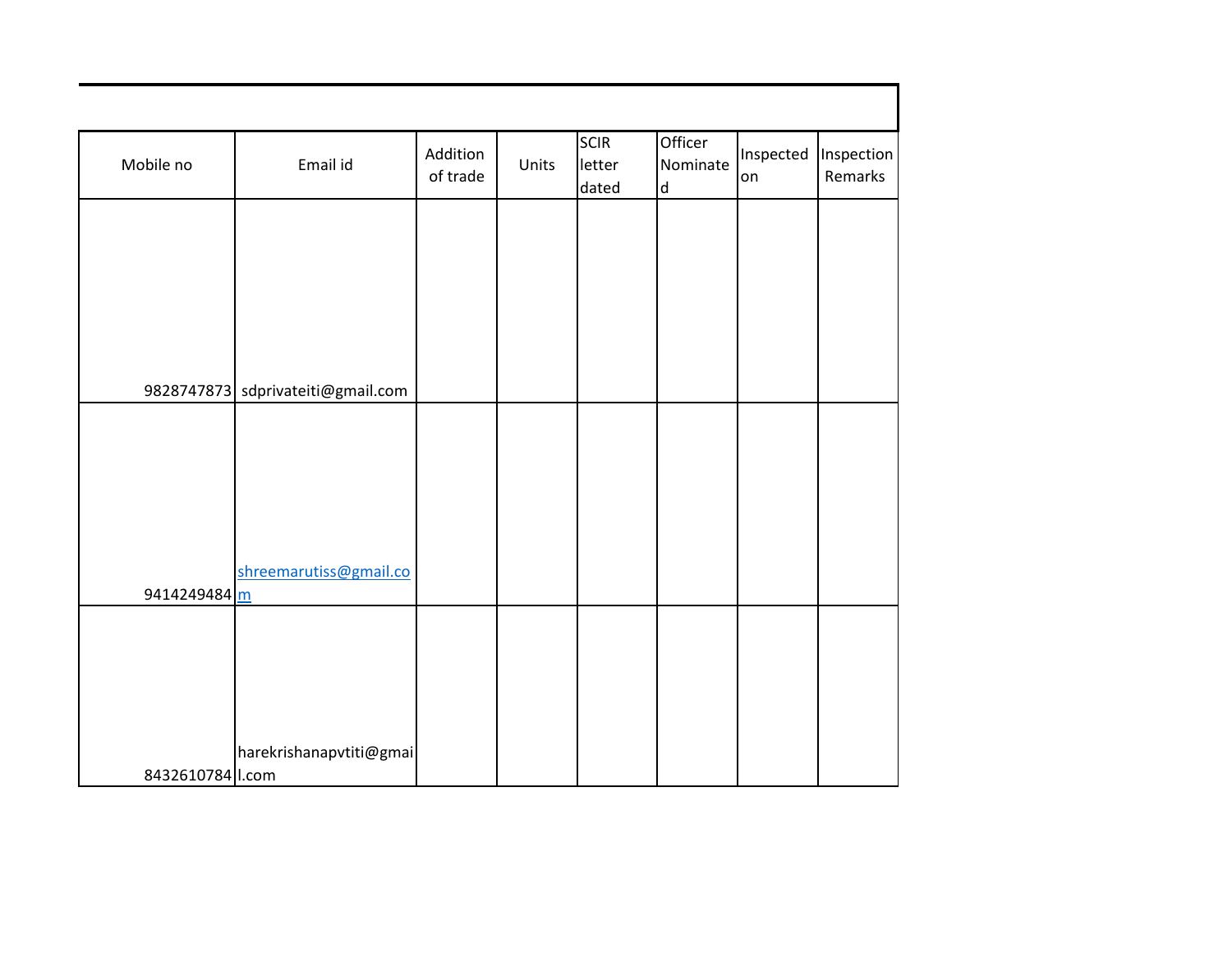| 9430531779 manishk278@gmail.com |  |             |  |  |
|---------------------------------|--|-------------|--|--|
|                                 |  |             |  |  |
|                                 |  |             |  |  |
|                                 |  |             |  |  |
|                                 |  |             |  |  |
|                                 |  |             |  |  |
|                                 |  |             |  |  |
|                                 |  |             |  |  |
| ssbititonk1432@gmail.c          |  |             |  |  |
| 9950437137 om                   |  |             |  |  |
|                                 |  |             |  |  |
|                                 |  | Only        |  |  |
|                                 |  |             |  |  |
|                                 |  | shifting is |  |  |
|                                 |  | considera   |  |  |
|                                 |  | ble and     |  |  |
|                                 |  | grading is  |  |  |
|                                 |  | not         |  |  |
|                                 |  | mentione    |  |  |
|                                 |  | d so        |  |  |
|                                 |  | addition    |  |  |
|                                 |  |             |  |  |
|                                 |  | of trade    |  |  |
|                                 |  | will not    |  |  |
|                                 |  | considera   |  |  |
| 9828361936 birbal2003@gmail.com |  | ble         |  |  |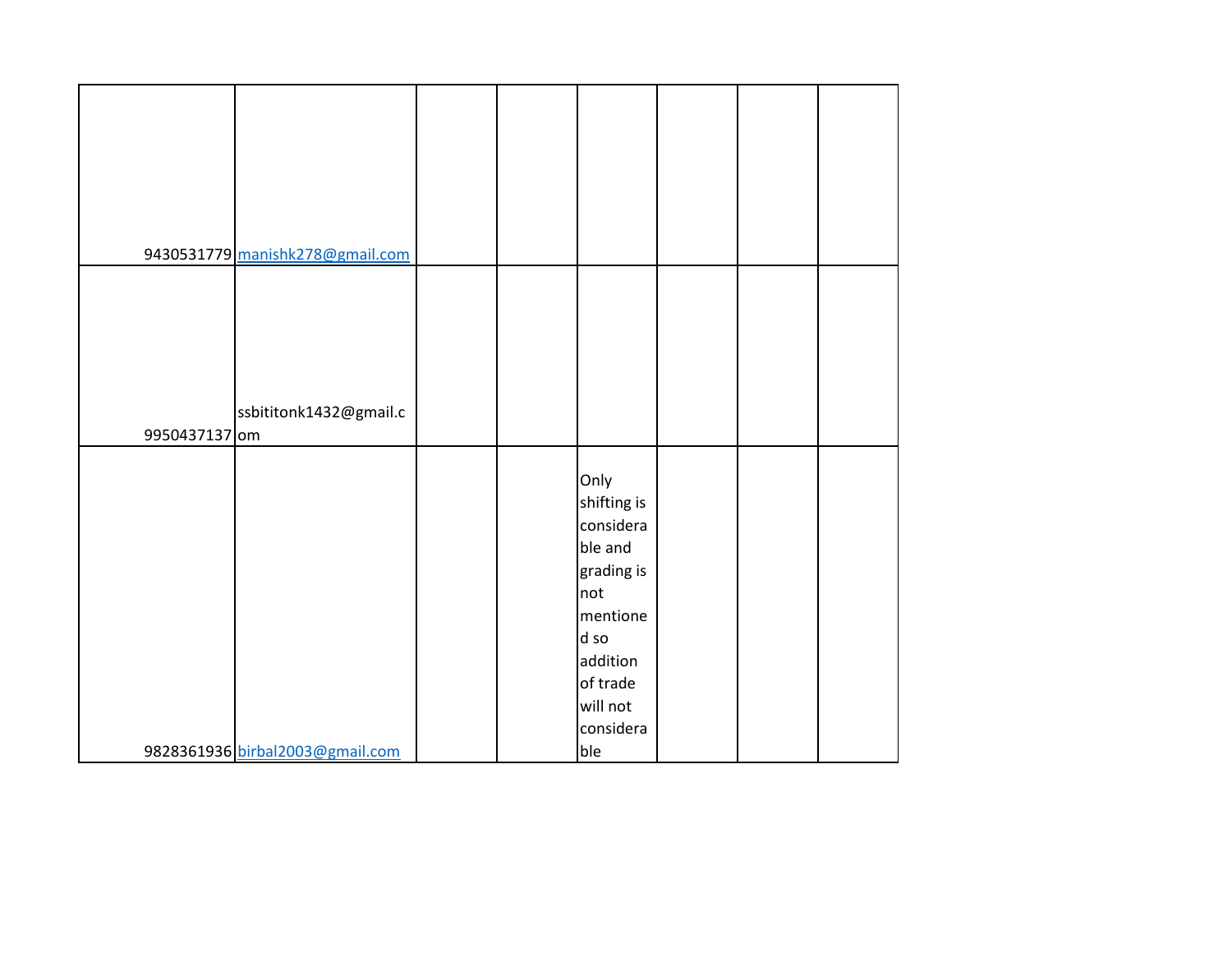|                                  |  | Only        |  |  |
|----------------------------------|--|-------------|--|--|
|                                  |  | shifting is |  |  |
|                                  |  | considera   |  |  |
|                                  |  | ble and     |  |  |
|                                  |  | grading is  |  |  |
|                                  |  | not         |  |  |
|                                  |  | mentione    |  |  |
|                                  |  | d so        |  |  |
|                                  |  | addition    |  |  |
|                                  |  | of trade    |  |  |
|                                  |  | will not    |  |  |
|                                  |  | considera   |  |  |
| vchejara@rediffmail.co           |  |             |  |  |
| 9928553970 m                     |  | ble         |  |  |
|                                  |  |             |  |  |
|                                  |  | Only        |  |  |
|                                  |  | shifting is |  |  |
|                                  |  | considera   |  |  |
|                                  |  | ble and     |  |  |
|                                  |  | grading is  |  |  |
|                                  |  | not         |  |  |
|                                  |  | mentione    |  |  |
|                                  |  | d so        |  |  |
|                                  |  | addition    |  |  |
|                                  |  | of trade    |  |  |
|                                  |  | will not    |  |  |
|                                  |  | considera   |  |  |
| 9521135555 bhadupvtiti@gmail.com |  | ble         |  |  |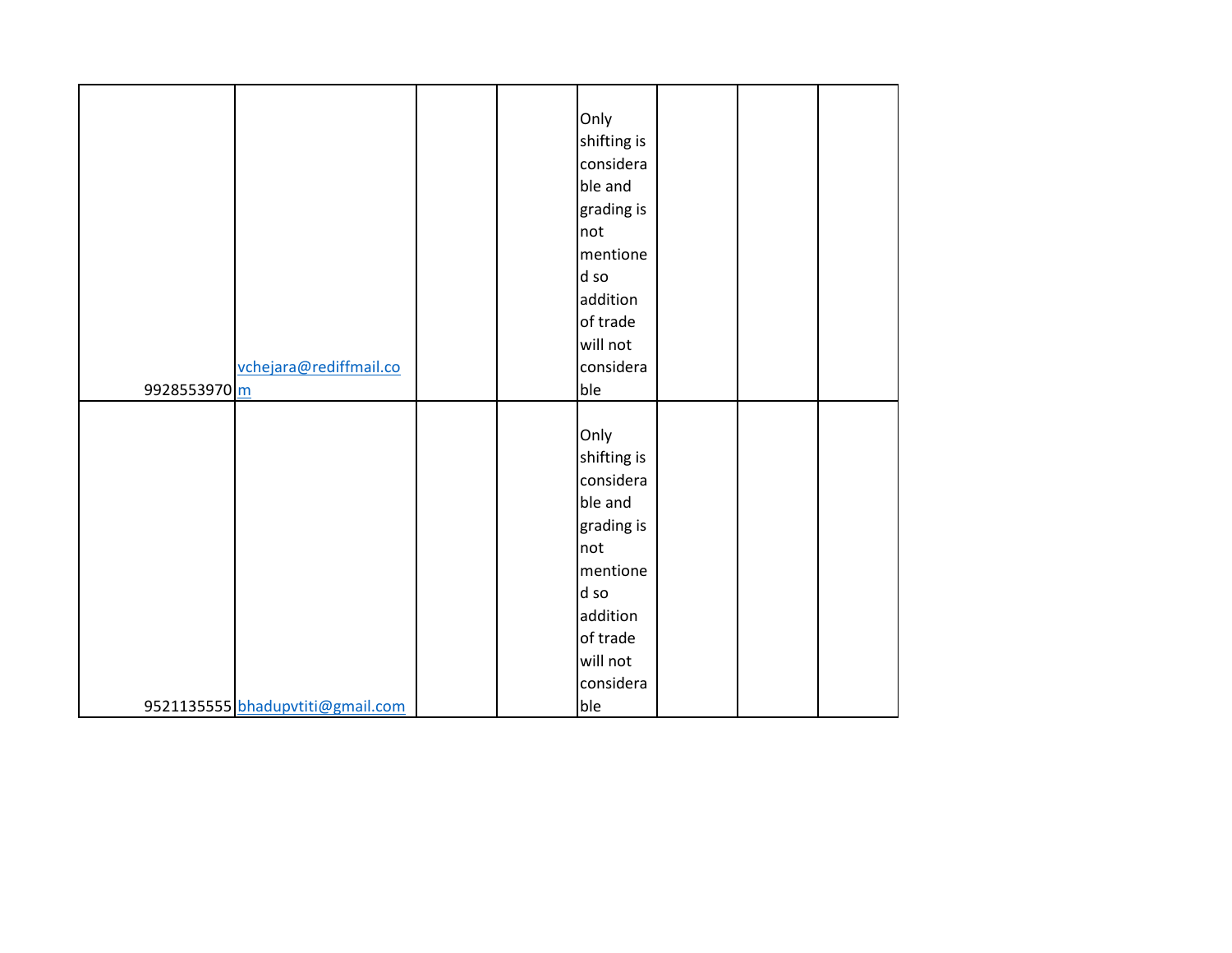| lalrampatel017@gmail.c<br>9887681148 om | Only<br>shifting is<br>considera<br>ble and<br>grading is<br>not<br>mentione<br>d so<br>addition<br>of trade<br>will not<br>considera<br>ble |  |  |
|-----------------------------------------|----------------------------------------------------------------------------------------------------------------------------------------------|--|--|
| aryaashoksharma@gmail<br>9412226795.com |                                                                                                                                              |  |  |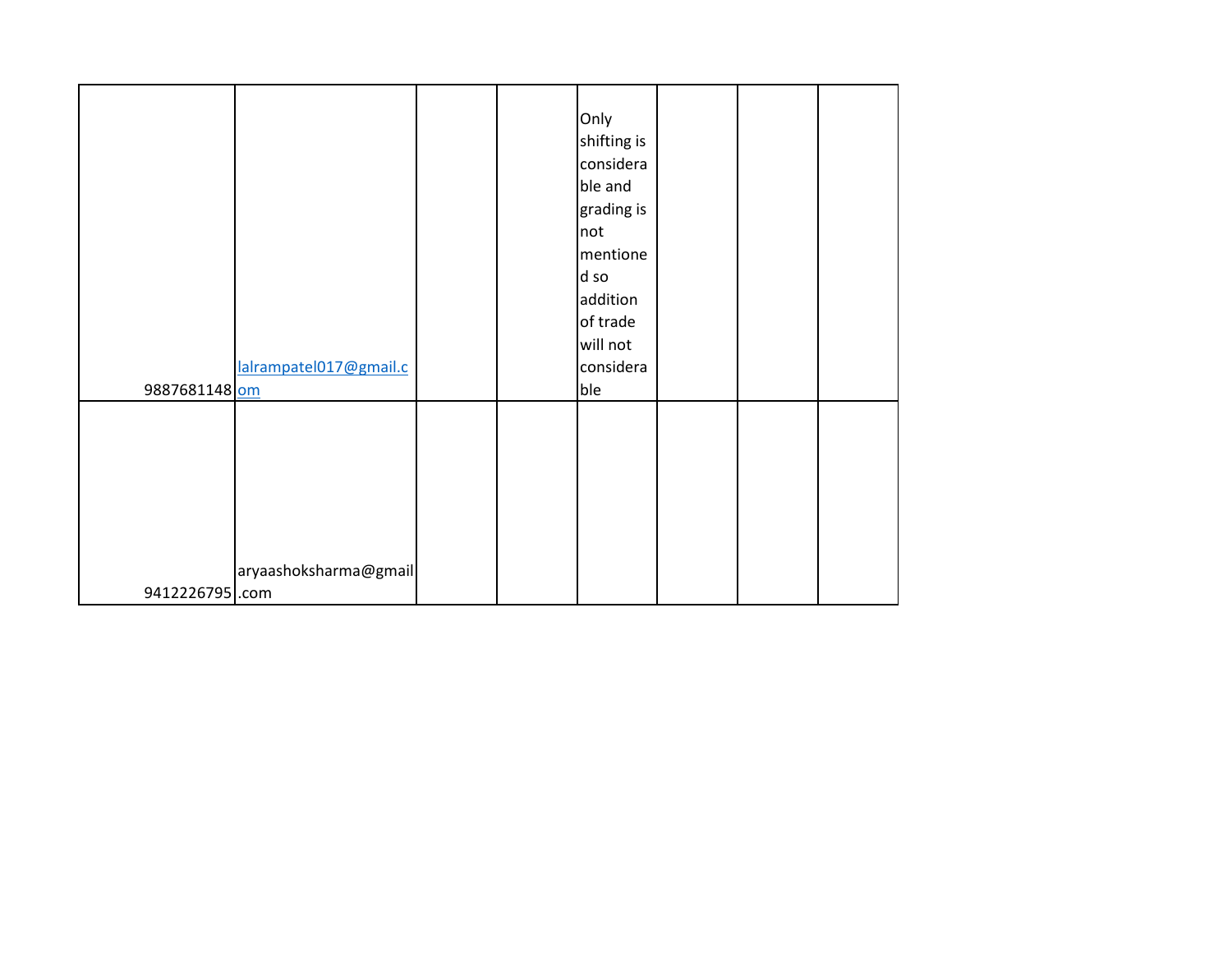|                 |                                  |  | Only<br>shifting is<br>considera |  |  |
|-----------------|----------------------------------|--|----------------------------------|--|--|
|                 |                                  |  | ble and<br>grading is            |  |  |
|                 |                                  |  | not<br>mentione                  |  |  |
|                 |                                  |  | d so                             |  |  |
|                 |                                  |  | addition<br>of trade             |  |  |
|                 |                                  |  | will not                         |  |  |
|                 | 7665068888 pvt_iti_p540@yahoo.in |  | considera<br>ble                 |  |  |
|                 |                                  |  |                                  |  |  |
|                 |                                  |  |                                  |  |  |
|                 |                                  |  |                                  |  |  |
|                 |                                  |  |                                  |  |  |
|                 | aryaashoksharma@gmail            |  |                                  |  |  |
| 9412226795.com  |                                  |  |                                  |  |  |
|                 |                                  |  |                                  |  |  |
|                 |                                  |  |                                  |  |  |
|                 |                                  |  |                                  |  |  |
|                 |                                  |  |                                  |  |  |
|                 |                                  |  |                                  |  |  |
|                 | aryaashoksharma@gmail            |  |                                  |  |  |
| 9412226795 .com |                                  |  |                                  |  |  |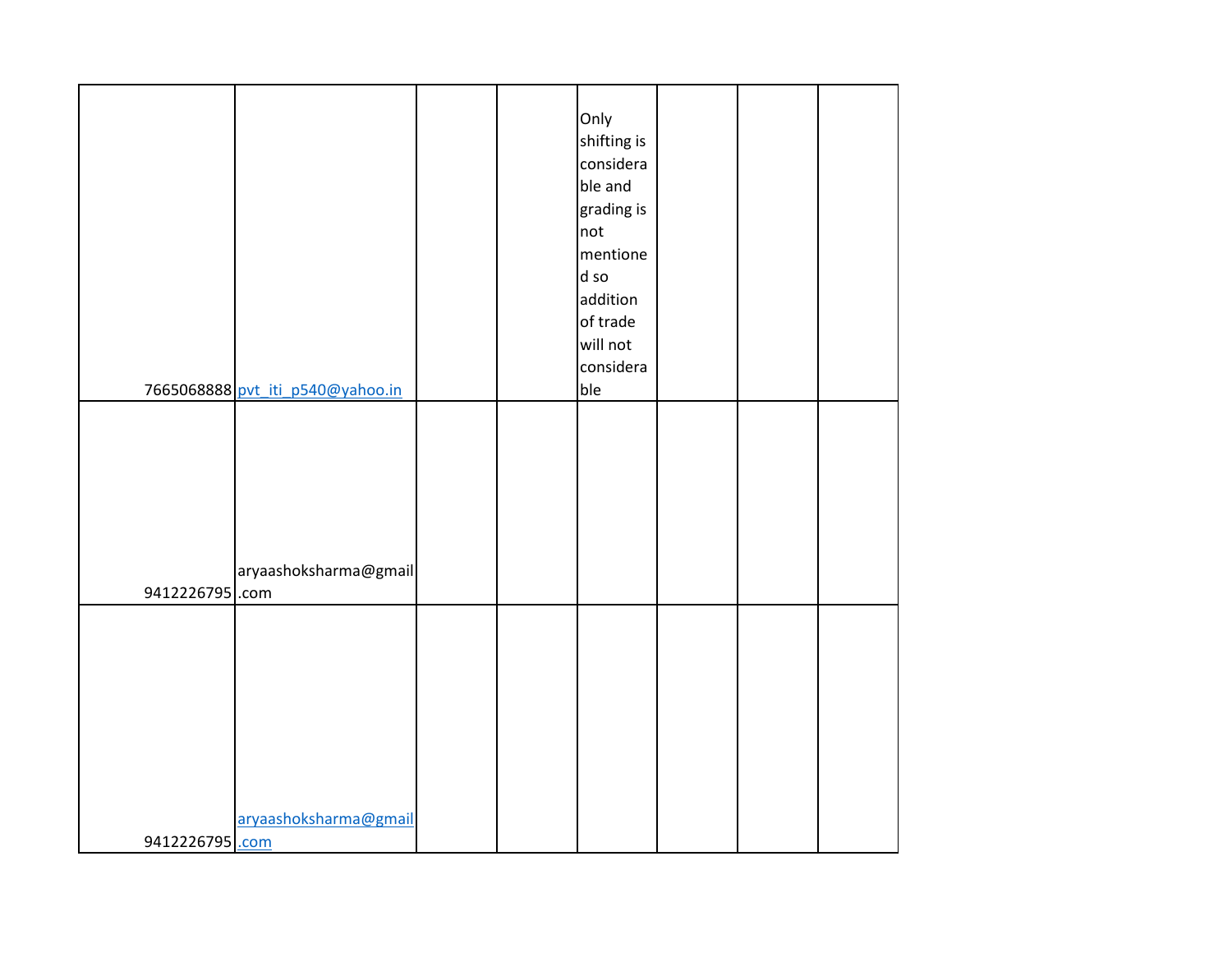|              |                                   |  | Only        |  |  |
|--------------|-----------------------------------|--|-------------|--|--|
|              |                                   |  | shifting is |  |  |
|              |                                   |  | considera   |  |  |
|              |                                   |  | ble and     |  |  |
|              |                                   |  | grading is  |  |  |
|              |                                   |  | not         |  |  |
|              |                                   |  | mentione    |  |  |
|              |                                   |  | d so        |  |  |
|              |                                   |  | addition    |  |  |
|              |                                   |  | of trade    |  |  |
|              |                                   |  | will not    |  |  |
|              |                                   |  | considera   |  |  |
|              | 9828747873 sdprivateiti@gmail.com |  | ble         |  |  |
|              |                                   |  |             |  |  |
|              |                                   |  | Only        |  |  |
|              |                                   |  | shifting is |  |  |
|              |                                   |  | considera   |  |  |
|              |                                   |  | ble and     |  |  |
|              |                                   |  | grading is  |  |  |
|              |                                   |  | not         |  |  |
|              |                                   |  | mentione    |  |  |
|              |                                   |  | d so        |  |  |
|              |                                   |  | addition    |  |  |
|              |                                   |  | of trade    |  |  |
|              |                                   |  | will not    |  |  |
|              | uniqueitibundi@gmail.co           |  | considera   |  |  |
| 9001922111 m |                                   |  | ble         |  |  |
|              |                                   |  |             |  |  |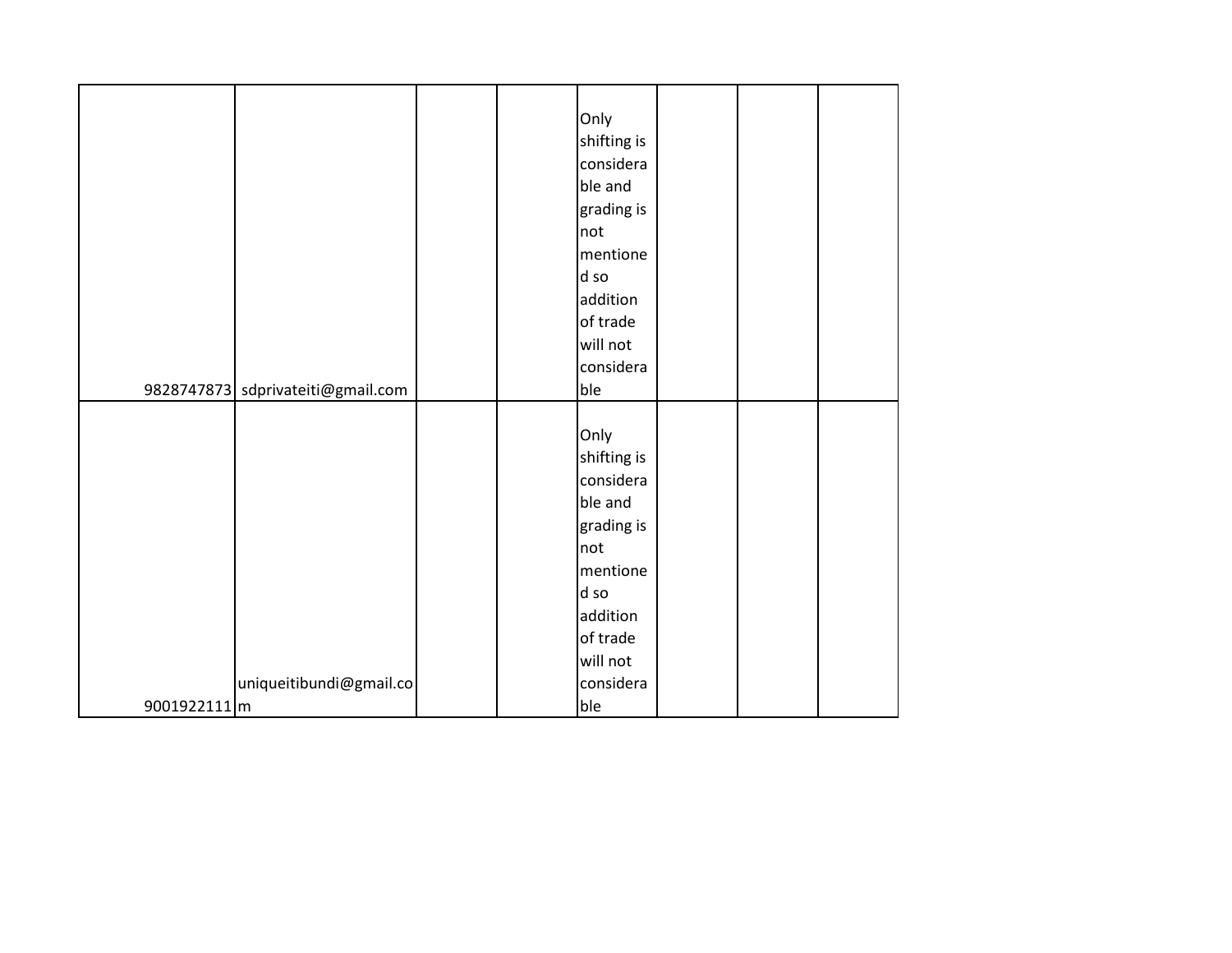|                                   |  | Only        |  |  |
|-----------------------------------|--|-------------|--|--|
|                                   |  | shifting is |  |  |
|                                   |  | considera   |  |  |
|                                   |  | ble and     |  |  |
|                                   |  | grading is  |  |  |
|                                   |  | not         |  |  |
|                                   |  | mentione    |  |  |
|                                   |  | d so        |  |  |
|                                   |  | addition    |  |  |
|                                   |  | of trade    |  |  |
|                                   |  | will not    |  |  |
|                                   |  | considera   |  |  |
| 9667544078 pvt_iti_p430@yahoo.in  |  | ble         |  |  |
|                                   |  |             |  |  |
|                                   |  | Only        |  |  |
|                                   |  | shifting is |  |  |
|                                   |  | considera   |  |  |
|                                   |  | ble and     |  |  |
|                                   |  | grading is  |  |  |
|                                   |  | not         |  |  |
|                                   |  | mentione    |  |  |
|                                   |  | d so        |  |  |
|                                   |  | addition    |  |  |
|                                   |  | of trade    |  |  |
|                                   |  | will not    |  |  |
|                                   |  | considera   |  |  |
| 9982740487 gtpvtitianta@gmail.com |  | ble         |  |  |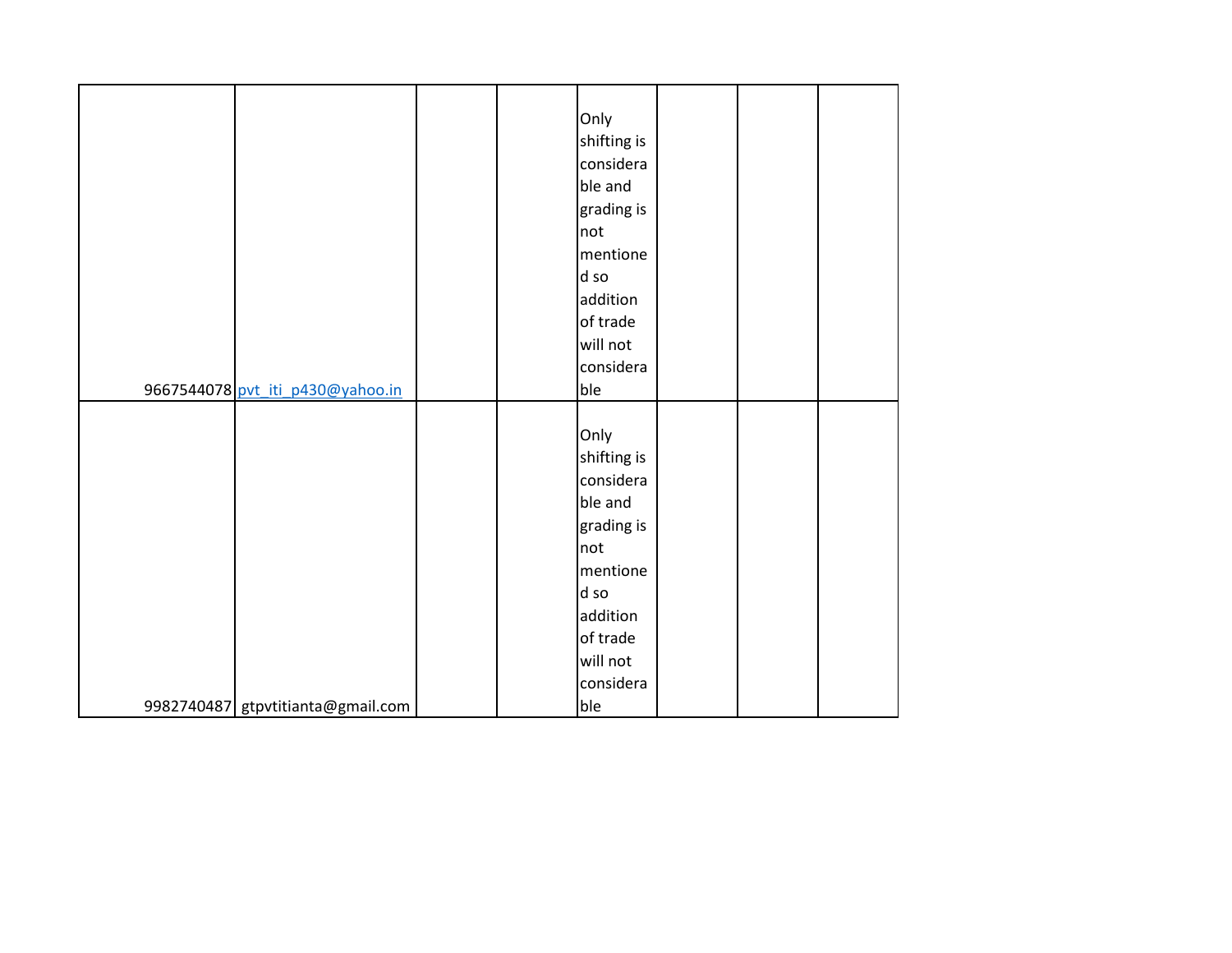|                   | samratiti2014@gmail.co          |  |             |  |  |
|-------------------|---------------------------------|--|-------------|--|--|
| 9602344444        |                                 |  |             |  |  |
|                   |                                 |  |             |  |  |
|                   |                                 |  |             |  |  |
|                   |                                 |  | Only        |  |  |
|                   |                                 |  | shifting is |  |  |
|                   |                                 |  | considera   |  |  |
|                   |                                 |  | ble and     |  |  |
|                   |                                 |  |             |  |  |
|                   |                                 |  | grading is  |  |  |
|                   |                                 |  | not         |  |  |
|                   |                                 |  | mentione    |  |  |
|                   |                                 |  | d so        |  |  |
|                   |                                 |  | addition    |  |  |
|                   |                                 |  | of trade    |  |  |
|                   |                                 |  | will not    |  |  |
|                   |                                 |  |             |  |  |
|                   |                                 |  | considera   |  |  |
|                   | 9667551633 vedantaiti@gmail.com |  | ble         |  |  |
|                   |                                 |  |             |  |  |
|                   |                                 |  |             |  |  |
|                   |                                 |  |             |  |  |
|                   |                                 |  |             |  |  |
|                   |                                 |  |             |  |  |
|                   |                                 |  |             |  |  |
|                   |                                 |  |             |  |  |
|                   |                                 |  |             |  |  |
|                   |                                 |  |             |  |  |
|                   |                                 |  |             |  |  |
|                   |                                 |  |             |  |  |
| 9414228340/941377 |                                 |  |             |  |  |
| 0077              | vitikota@gmail.com              |  |             |  |  |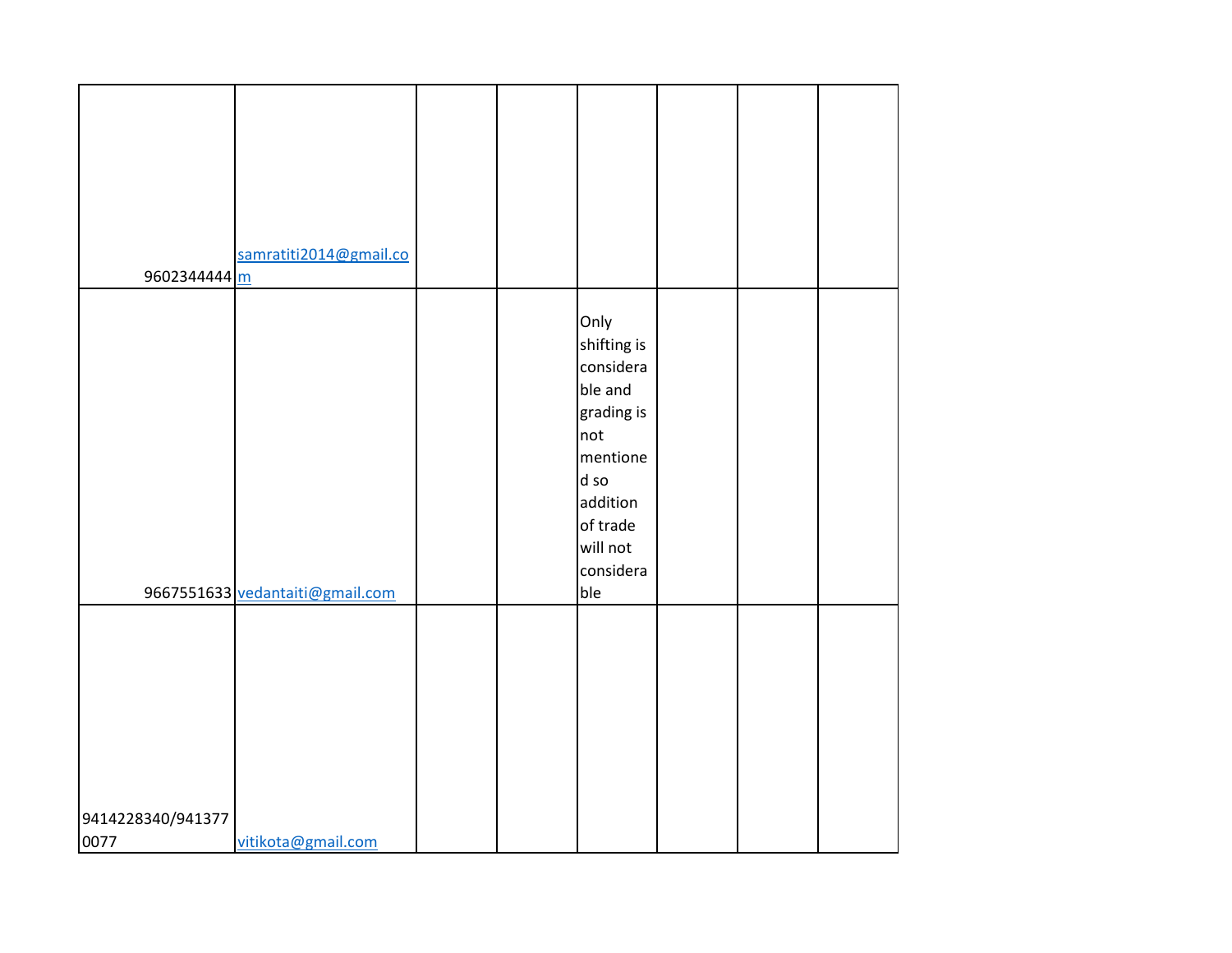|                                   |  | Only        |  |  |
|-----------------------------------|--|-------------|--|--|
|                                   |  | shifting is |  |  |
|                                   |  | considera   |  |  |
|                                   |  | ble and     |  |  |
|                                   |  | grading is  |  |  |
|                                   |  | not         |  |  |
|                                   |  | mentione    |  |  |
|                                   |  | d so        |  |  |
|                                   |  | addition    |  |  |
|                                   |  | of trade    |  |  |
|                                   |  | will not    |  |  |
|                                   |  | considera   |  |  |
| 9667551633 pvt_iti_p5680@yahoo.in |  | ble         |  |  |
|                                   |  |             |  |  |
|                                   |  | Only        |  |  |
|                                   |  | shifting is |  |  |
|                                   |  | considera   |  |  |
|                                   |  | ble and     |  |  |
|                                   |  | grading is  |  |  |
|                                   |  | not         |  |  |
|                                   |  | mentione    |  |  |
|                                   |  | d so        |  |  |
|                                   |  | addition    |  |  |
|                                   |  | of trade    |  |  |
|                                   |  | will not    |  |  |
|                                   |  | considera   |  |  |
| 9057580338 omvssjaipur@gmail.com  |  | ble         |  |  |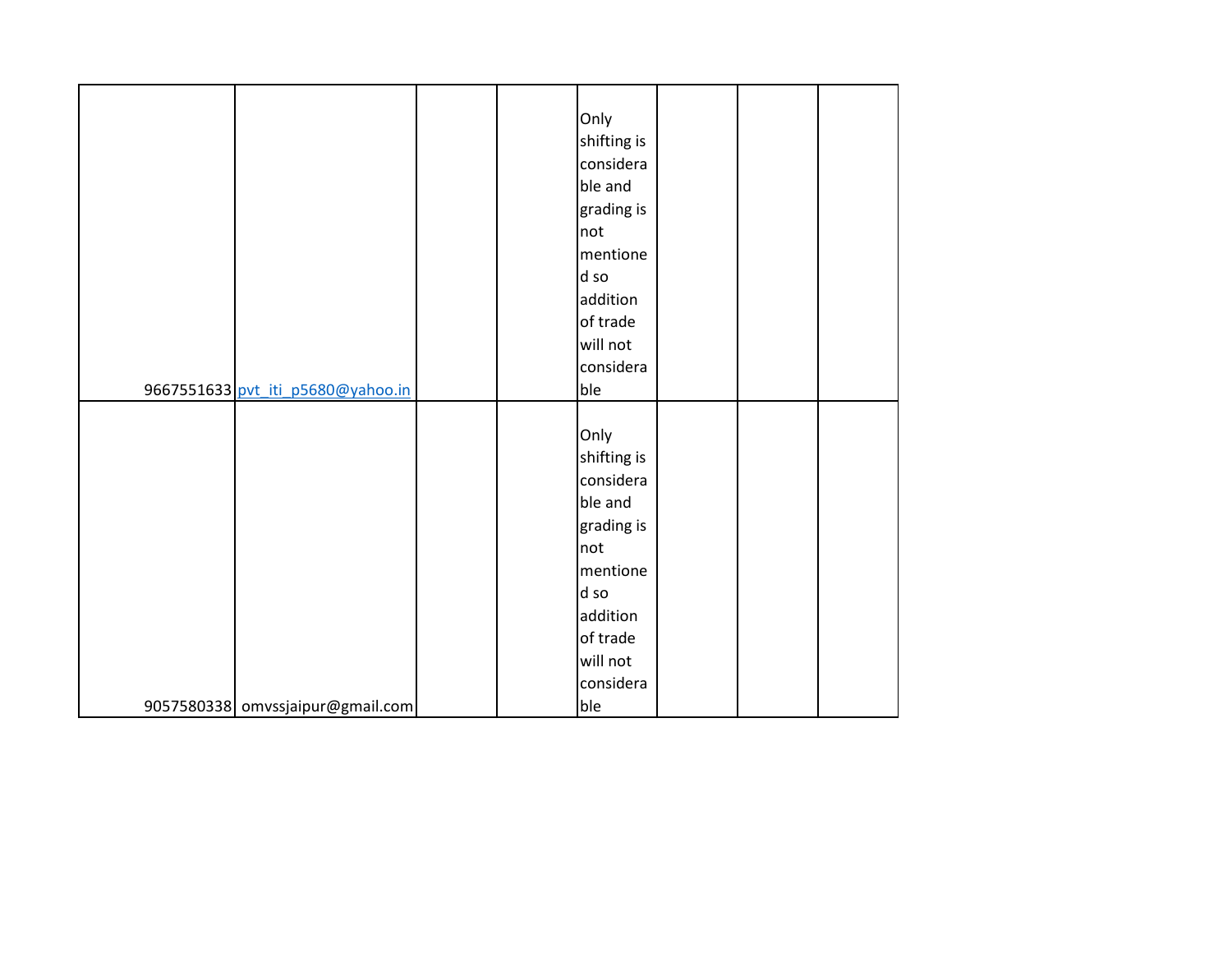|               | 8858307678 spitigkp@gmail.com |  |                                                                                                                                       |  |  |
|---------------|-------------------------------|--|---------------------------------------------------------------------------------------------------------------------------------------|--|--|
|               | nmbpvtitidausa@gmail.c        |  | Only<br>shifting is<br>considera<br>ble and<br>grading is<br>not<br>mentione<br>d so<br>addition<br>of trade<br>will not<br>considera |  |  |
| 9929404107 om |                               |  | ble                                                                                                                                   |  |  |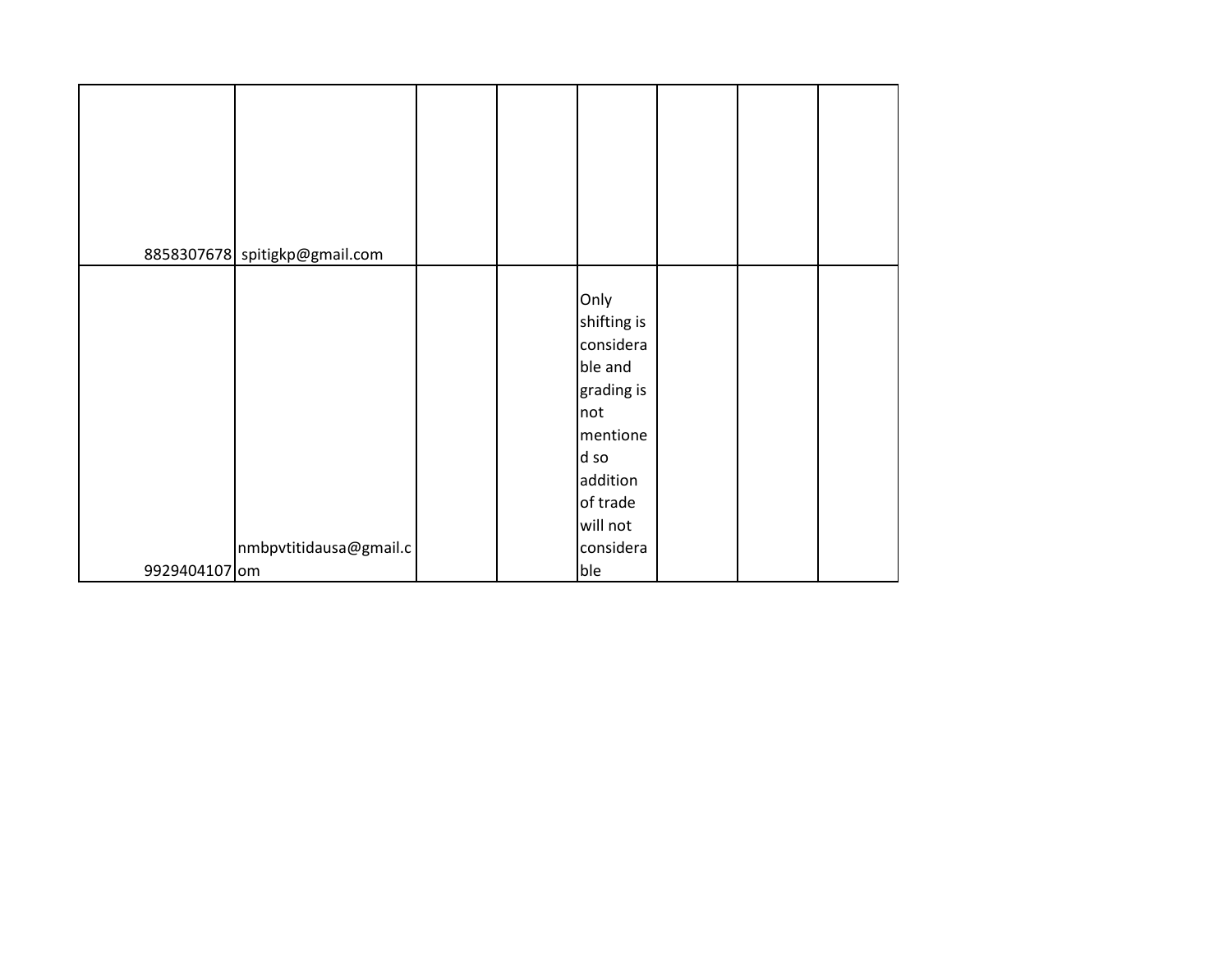|              |                                  |  | Only        |  |  |
|--------------|----------------------------------|--|-------------|--|--|
|              |                                  |  | shifting is |  |  |
|              |                                  |  | considera   |  |  |
|              |                                  |  | ble and     |  |  |
|              |                                  |  | grading is  |  |  |
|              |                                  |  | not         |  |  |
|              |                                  |  | mentione    |  |  |
|              |                                  |  | d so        |  |  |
|              |                                  |  | addition    |  |  |
|              |                                  |  | of trade    |  |  |
|              |                                  |  |             |  |  |
|              |                                  |  | will not    |  |  |
|              | iti_shahpura@yahoo.co.i          |  | considera   |  |  |
| 9413562743 n |                                  |  | ble         |  |  |
|              |                                  |  |             |  |  |
|              |                                  |  | Only        |  |  |
|              |                                  |  | shifting is |  |  |
|              |                                  |  | considera   |  |  |
|              |                                  |  | ble and     |  |  |
|              |                                  |  | grading is  |  |  |
|              |                                  |  | not         |  |  |
|              |                                  |  | mentione    |  |  |
|              |                                  |  | d so        |  |  |
|              |                                  |  | addition    |  |  |
|              |                                  |  | of trade    |  |  |
|              |                                  |  | will not    |  |  |
|              |                                  |  | considera   |  |  |
|              | 9437091836 gietitcbbsr@gmail.com |  | ble         |  |  |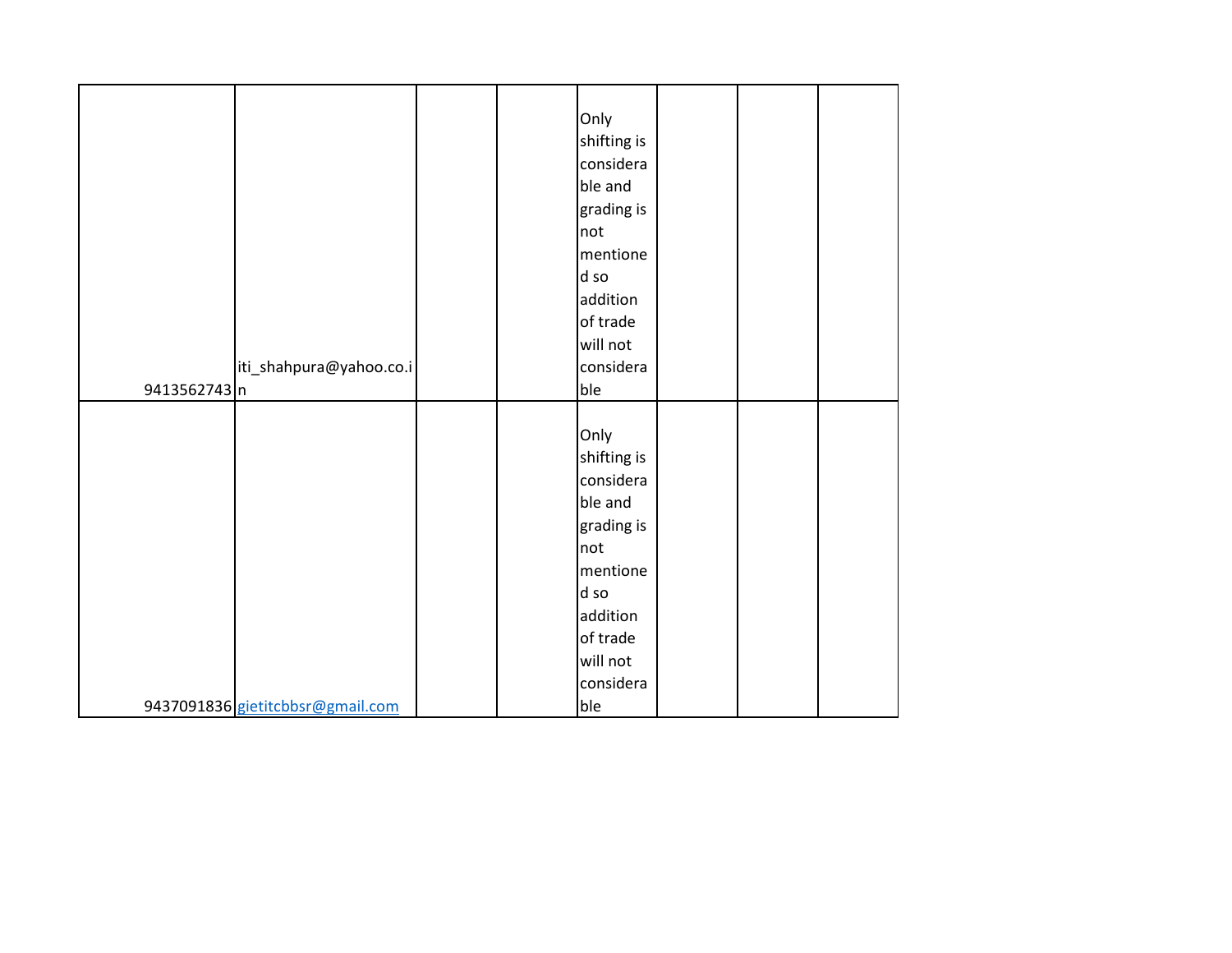| 9610361010 sscmerta@gmail.com |  |  |  |
|-------------------------------|--|--|--|
|                               |  |  |  |
|                               |  |  |  |
|                               |  |  |  |
|                               |  |  |  |
|                               |  |  |  |
|                               |  |  |  |
|                               |  |  |  |
|                               |  |  |  |
|                               |  |  |  |
|                               |  |  |  |
|                               |  |  |  |
|                               |  |  |  |
|                               |  |  |  |
| 9414228340 vitikota@gmail.com |  |  |  |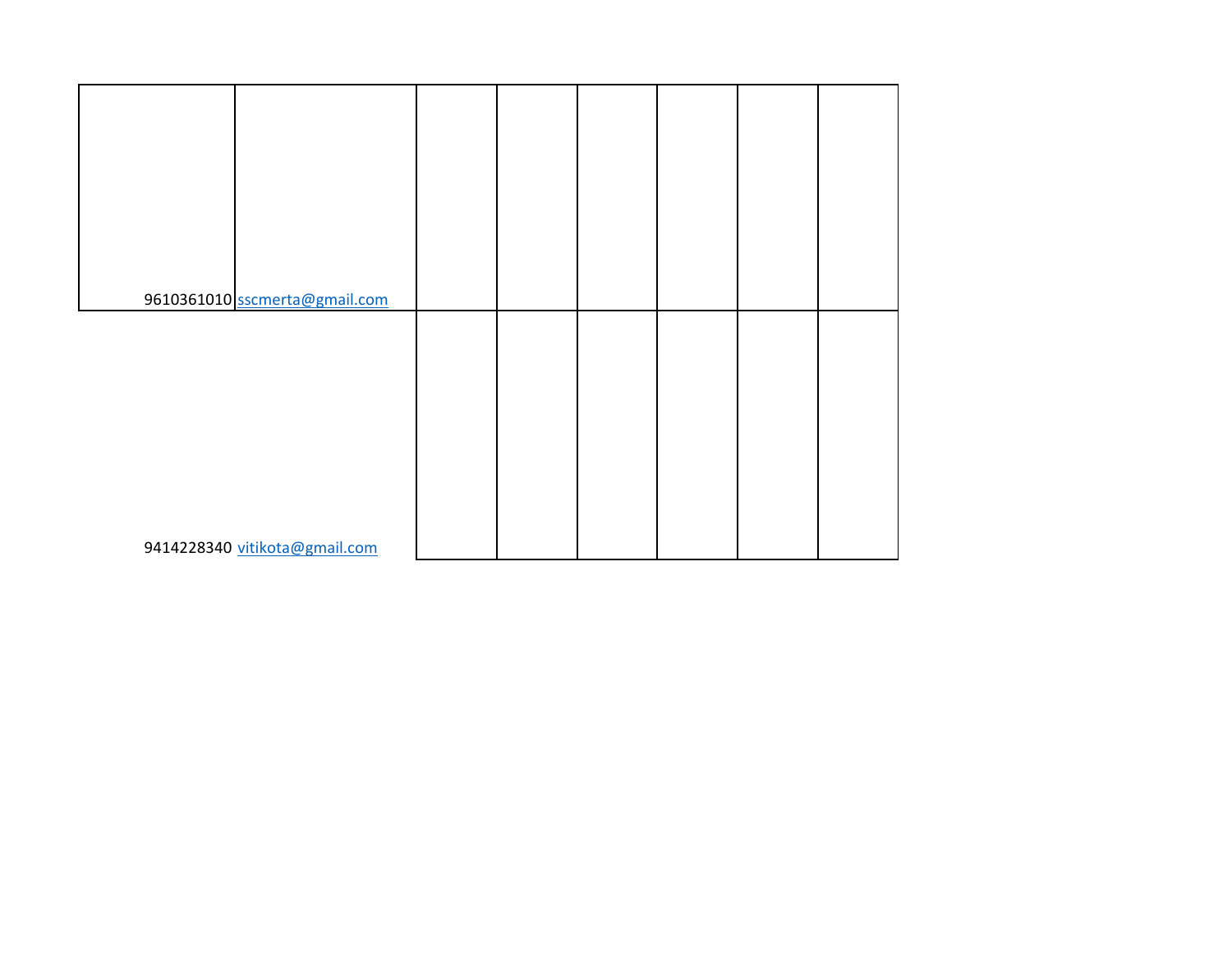|               |                                    |  | Only<br>shifting is<br>considera<br>ble and<br>grading is<br>not<br>mentione |  |  |
|---------------|------------------------------------|--|------------------------------------------------------------------------------|--|--|
|               |                                    |  | d so<br>addition                                                             |  |  |
|               |                                    |  | of trade                                                                     |  |  |
|               |                                    |  | will not                                                                     |  |  |
|               |                                    |  | considera                                                                    |  |  |
|               | gopalpvtiti@gmail.com              |  | ble                                                                          |  |  |
| 7976623286 om | muskaniti2017@gmail.c              |  | As per<br>court<br>cases                                                     |  |  |
|               | 7976623286 infokiraniti1@gmail.com |  | As per<br>court<br>cases                                                     |  |  |